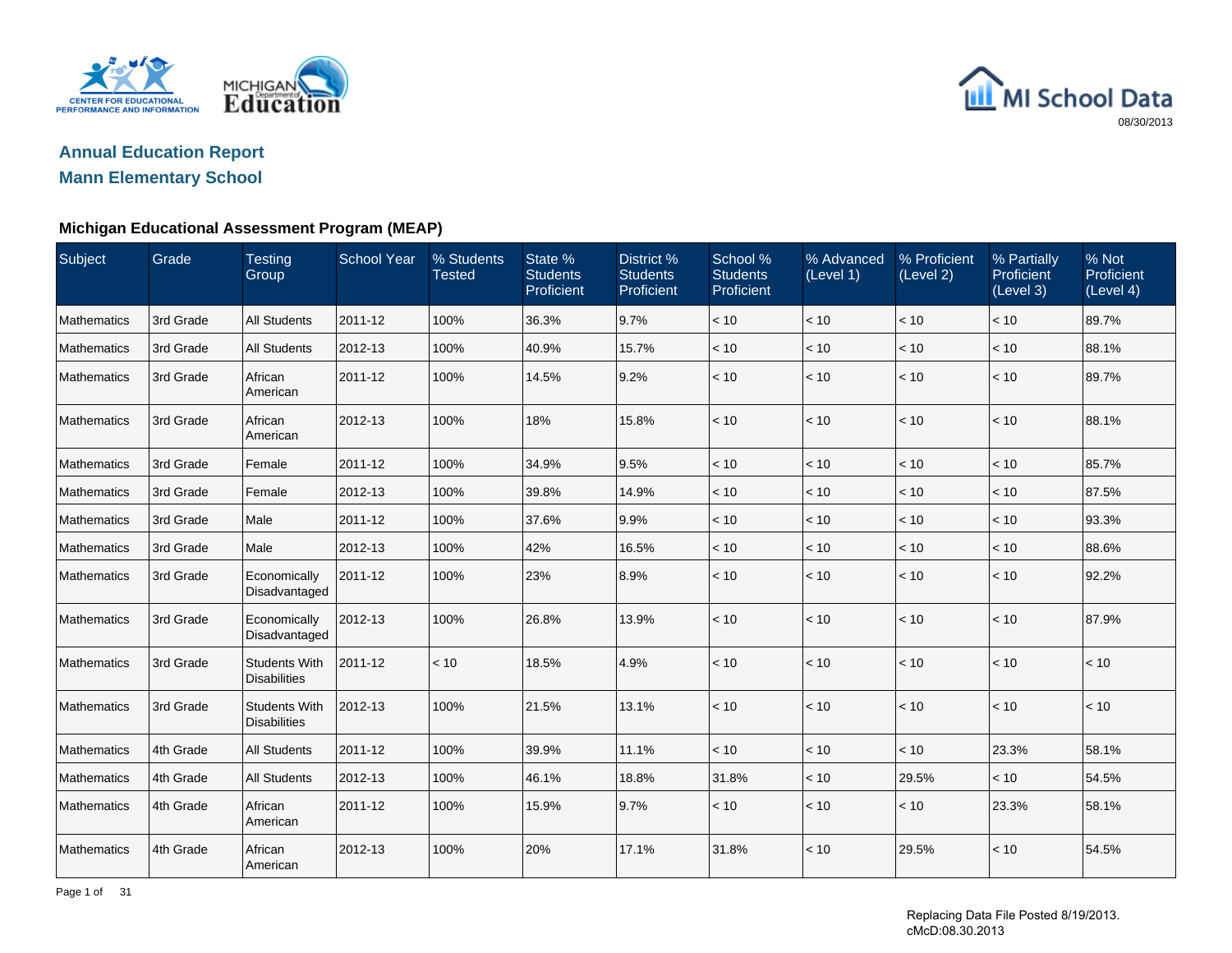

### **Annual Education ReportMann Elementary School**

| Subject            | Grade     | <b>Testing</b><br>Group                     | <b>School Year</b> | % Students<br><b>Tested</b> | State %<br><b>Students</b><br>Proficient | District %<br><b>Students</b><br>Proficient | School %<br><b>Students</b><br>Proficient | % Advanced<br>(Level 1) | % Proficient<br>(Level 2) | % Partially<br>Proficient<br>(Level 3) | % Not<br>Proficient<br>(Level 4) |
|--------------------|-----------|---------------------------------------------|--------------------|-----------------------------|------------------------------------------|---------------------------------------------|-------------------------------------------|-------------------------|---------------------------|----------------------------------------|----------------------------------|
| Mathematics        | 4th Grade | Female                                      | 2011-12            | 100%                        | 38.5%                                    | 10.9%                                       | < 10                                      | < 10                    | < 10                      | $<10$                                  | 55.6%                            |
| Mathematics        | 4th Grade | Female                                      | 2012-13            | 100%                        | 45.7%                                    | 18.4%                                       | < 10                                      | < 10                    | < 10                      | < 10                                   | 60.9%                            |
| Mathematics        | 4th Grade | Male                                        | 2011-12            | 100%                        | 41.2%                                    | 11.3%                                       | < 10                                      | < 10                    | < 10                      | < 10                                   | 62.5%                            |
| <b>Mathematics</b> | 4th Grade | Male                                        | 2012-13            | 100%                        | 46.4%                                    | 19.2%                                       | < 10                                      | < 10                    | < 10                      | < 10                                   | 47.6%                            |
| Mathematics        | 4th Grade | Economically<br>Disadvantaged               | 2011-12            | 100%                        | 25.3%                                    | 10.3%                                       | < 10                                      | < 10                    | < 10                      | < 10                                   | 58.3%                            |
| Mathematics        | 4th Grade | Economically<br>Disadvantaged               | 2012-13            | 100%                        | 31.1%                                    | 17.4%                                       | 31.7%                                     | < 10                    | 29.3%                     | < 10                                   | 53.7%                            |
| Mathematics        | 4th Grade | English<br>Language<br>Learners             | 2012-13            | < 10                        | 24.4%                                    | 26.5%                                       | < 10                                      | < 10                    | < 10                      | < 10                                   | < 10                             |
| Mathematics        | 4th Grade | <b>Students With</b><br><b>Disabilities</b> | 2012-13            | < 10                        | 23%                                      | 7%                                          | < 10                                      | < 10                    | < 10                      | < 10                                   | < 10                             |
| Mathematics        | 5th Grade | <b>All Students</b>                         | 2011-12            | 100%                        | 39.6%                                    | 11.4%                                       | 16.7%                                     | < 10                    | 16.7%                     | 21.2%                                  | 62.1%                            |
| <b>Mathematics</b> | 5th Grade | <b>All Students</b>                         | 2012-13            | 98.2%                       | 45.7%                                    | 17%                                         | 24.1%                                     | < 10                    | 22.2%                     | 24.1%                                  | 51.9%                            |
| Mathematics        | 5th Grade | African<br>American                         | 2011-12            | 100%                        | 17%                                      | 9.8%                                        | 16.9%                                     | < 10                    | 16.9%                     | 21.5%                                  | 61.5%                            |
| Mathematics        | 5th Grade | African<br>American                         | 2012-13            | 98.1%                       | 20.5%                                    | 15.4%                                       | 24.5%                                     | < 10                    | 22.6%                     | 22.6%                                  | 52.8%                            |
| Mathematics        | 5th Grade | Hispanic of Any 2011-12<br>Race             |                    | < 10                        | 26.2%                                    | 17.7%                                       | < 10                                      | < 10                    | < 10                      | < 10                                   | < 10                             |
| Mathematics        | 5th Grade | White                                       | 2012-13            | < 10                        | 52.4%                                    | 21.1%                                       | < 10                                      | < 10                    | < 10                      | < 10                                   | < 10                             |
| Mathematics        | 5th Grade | Female                                      | 2011-12            | 100%                        | 37.5%                                    | 9.8%                                        | < 10                                      | < 10                    | < 10                      | < 10                                   | 68.6%                            |
| Mathematics        | 5th Grade | Female                                      | 2012-13            | 100%                        | 43.9%                                    | 15.7%                                       | < 10                                      | < 10                    | < 10                      | < 10                                   | 42.9%                            |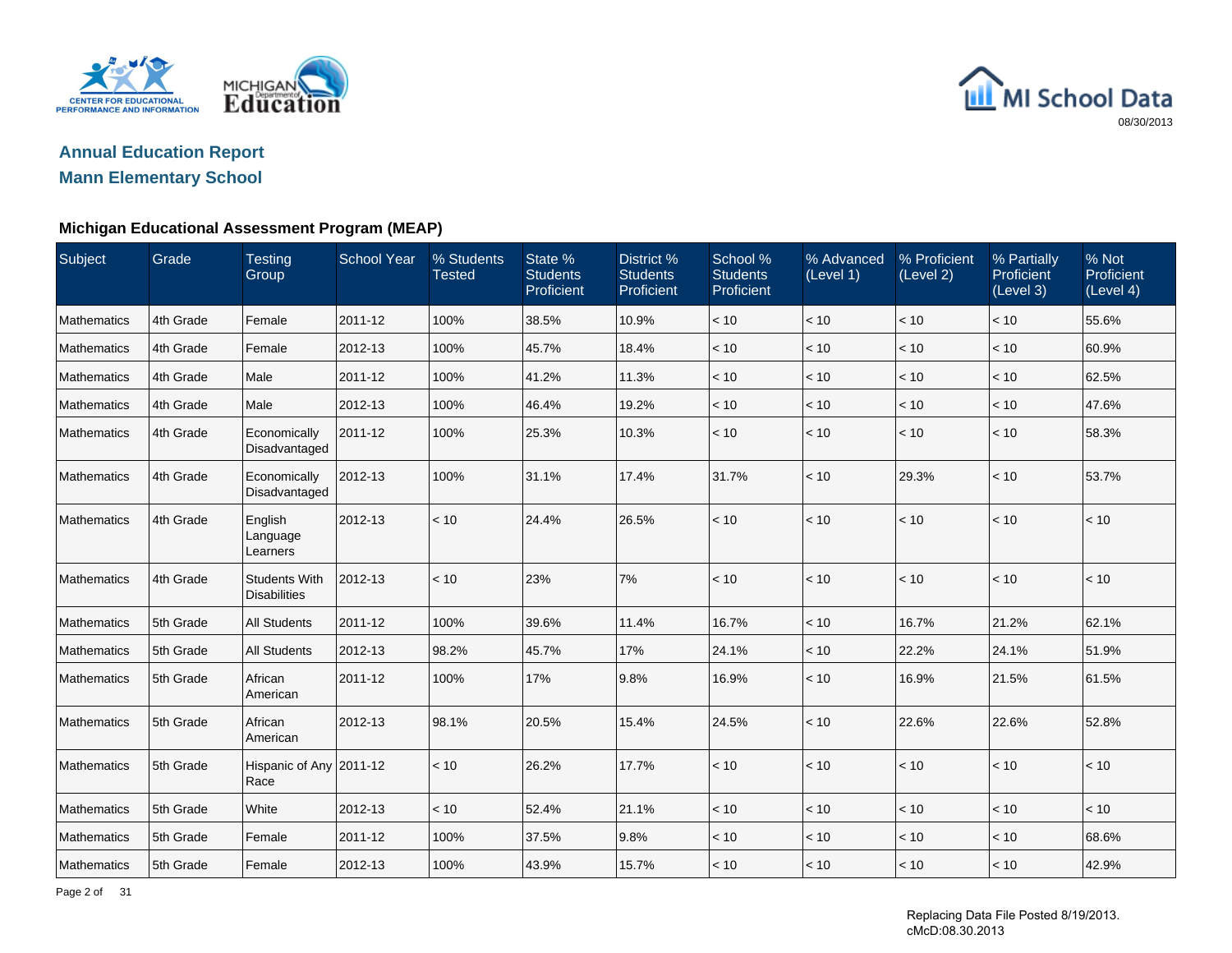

# **Annual Education Report**

# **Mann Elementary School**

| Subject            | Grade     | <b>Testing</b><br>Group                     | <b>School Year</b> | % Students<br><b>Tested</b> | State %<br><b>Students</b><br>Proficient | District %<br><b>Students</b><br>Proficient | School %<br><b>Students</b><br>Proficient | % Advanced<br>(Level 1) | % Proficient<br>(Level 2) | % Partially<br>Proficient<br>(Level 3) | % Not<br>Proficient<br>(Level 4) |
|--------------------|-----------|---------------------------------------------|--------------------|-----------------------------|------------------------------------------|---------------------------------------------|-------------------------------------------|-------------------------|---------------------------|----------------------------------------|----------------------------------|
| <b>Mathematics</b> | 5th Grade | Male                                        | 2011-12            | 100%                        | 41.6%                                    | 12.9%                                       | < 10                                      | < 10                    | < 10                      | < 10                                   | 54.8%                            |
| <b>Mathematics</b> | 5th Grade | Male                                        | 2012-13            | 96.3%                       | 47.5%                                    | 18.4%                                       | < 10                                      | $<10$                   | < 10                      | < 10                                   | 61.5%                            |
| <b>Mathematics</b> | 5th Grade | Economically<br>Disadvantaged               | 2011-12            | 100%                        | 24.9%                                    | 10.8%                                       | < 10                                      | < 10                    | < 10                      | 21.6%                                  | 62.7%                            |
| <b>Mathematics</b> | 5th Grade | Economically<br>Disadvantaged               | 2012-13            | 100%                        | 30.3%                                    | 15.7%                                       | 26.5%                                     | < 10                    | 24.5%                     | 20.4%                                  | 53.1%                            |
| <b>Mathematics</b> | 5th Grade | <b>Students With</b><br><b>Disabilities</b> | 2011-12            | < 10                        | 16%                                      | 4.9%                                        | < 10                                      | < 10                    | < 10                      | < 10                                   | < 10                             |
| <b>Mathematics</b> | 5th Grade | <b>Students With</b><br><b>Disabilities</b> | 2012-13            | < 10                        | 19.9%                                    | 10.2%                                       | < 10                                      | < 10                    | < 10                      | < 10                                   | < 10                             |
| Reading            | 3rd Grade | <b>All Students</b>                         | 2011-12            | 100%                        | 62.4%                                    | 32.7%                                       | 27.6%                                     | < 10                    | 27.6%                     | 41.4%                                  | 31%                              |
| Reading            | 3rd Grade | <b>All Students</b>                         | 2012-13            | 100%                        | 66.5%                                    | 42.7%                                       | 35.3%                                     | < 10                    | 35.3%                     | 41.2%                                  | 23.5%                            |
| Reading            | 3rd Grade | African<br>American                         | 2011-12            | 100%                        | 38.4%                                    | 33%                                         | 27.6%                                     | < 10                    | 27.6%                     | 41.4%                                  | 31%                              |
| Reading            | 3rd Grade | African<br>American                         | 2012-13            | 100%                        | 44.8%                                    | 43.2%                                       | 35.3%                                     | < 10                    | 35.3%                     | 41.2%                                  | 23.5%                            |
| Reading            | 3rd Grade | Female                                      | 2011-12            | 100%                        | 65.9%                                    | 36.2%                                       | 39.3%                                     | < 10                    | 39.3%                     | 35.7%                                  | < 10                             |
| Reading            | 3rd Grade | Female                                      | 2012-13            | 100%                        | 70.2%                                    | 45.7%                                       | 34.4%                                     | < 10                    | 34.4%                     | 46.9%                                  | < 10                             |
| Reading            | 3rd Grade | Male                                        | 2011-12            | 100%                        | 59%                                      | 29.3%                                       | < 10                                      | < 10                    | < 10                      | 46.7%                                  | 36.7%                            |
| Reading            | 3rd Grade | Male                                        | 2012-13            | 100%                        | 63%                                      | 39.7%                                       | 36.1%                                     | < 10                    | 36.1%                     | 36.1%                                  | 27.8%                            |
| Reading            | 3rd Grade | Economically<br>Disadvantaged               | 2011-12            | 100%                        | 49.5%                                    | 31.3%                                       | 25.5%                                     | < 10                    | 25.5%                     | 41.2%                                  | 33.3%                            |
| Reading            | 3rd Grade | Economically<br>Disadvantaged               | 2012-13            | 100%                        | 53.8%                                    | 40.5%                                       | 32.8%                                     | < 10                    | 32.8%                     | 44.8%                                  | 22.4%                            |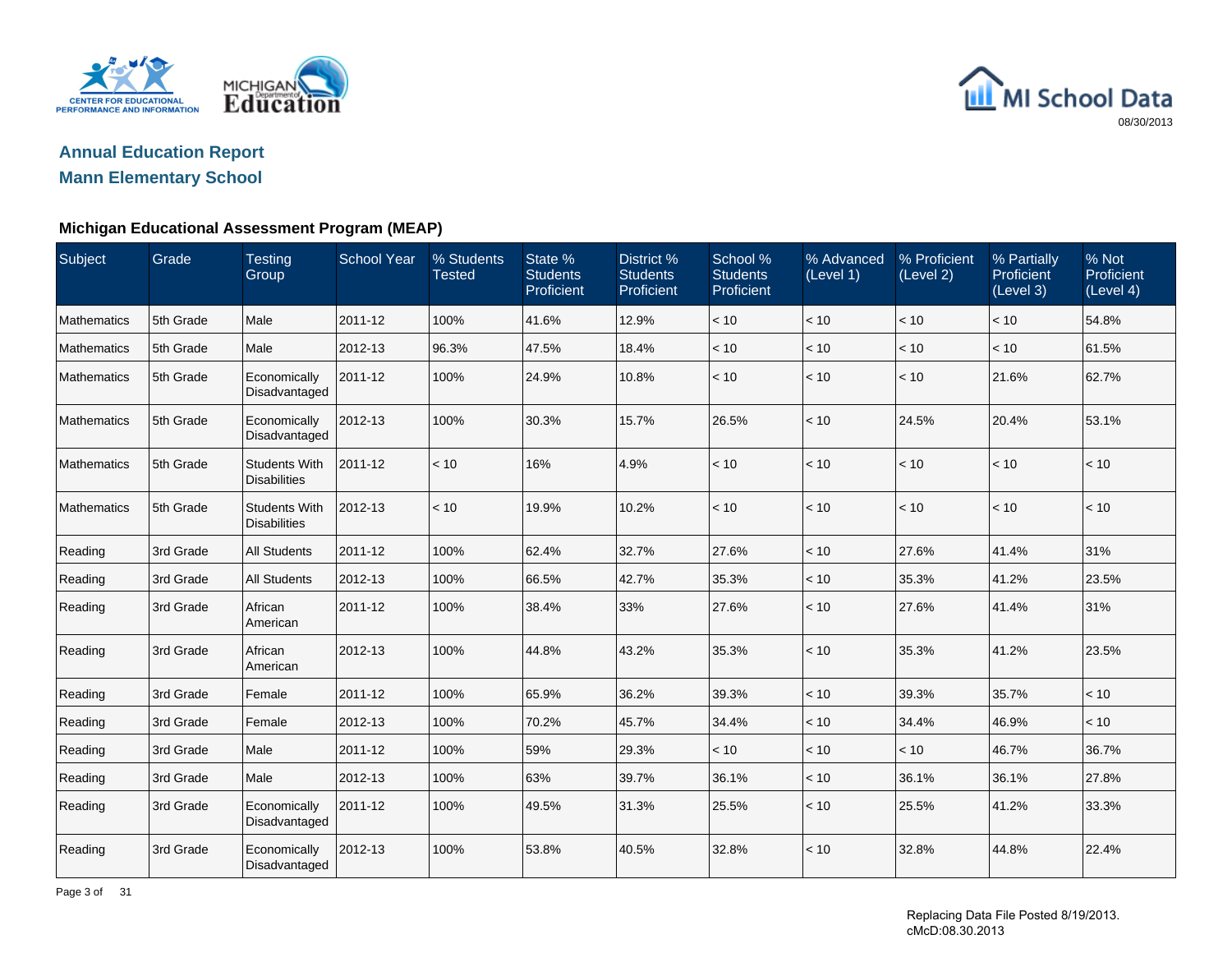

# **Annual Education Report**

# **Mann Elementary School**

### **Michigan Educational Assessment Program (MEAP)**

| Subject                 | Grade     | <b>Testing</b><br>Group                     | <b>School Year</b> | % Students<br><b>Tested</b> | State %<br><b>Students</b><br>Proficient | District %<br><b>Students</b><br>Proficient | School %<br><b>Students</b><br>Proficient | % Advanced<br>(Level 1) | % Proficient<br>(Level 2) | % Partially<br>Proficient<br>(Level 3) | % Not<br>Proficient<br>(Level 4) |
|-------------------------|-----------|---------------------------------------------|--------------------|-----------------------------|------------------------------------------|---------------------------------------------|-------------------------------------------|-------------------------|---------------------------|----------------------------------------|----------------------------------|
| Reading                 | 3rd Grade | <b>Students With</b><br><b>Disabilities</b> | 2011-12            | < 10                        | 34.3%                                    | 18%                                         | $<10$                                     | < 10                    | $<10$                     | < 10                                   | < 10                             |
| Reading                 | 3rd Grade | <b>Students With</b><br><b>Disabilities</b> | 2012-13            | 100%                        | 37.9%                                    | 31.2%                                       | < 10                                      | < 10                    | < 10                      | < 10                                   | < 10                             |
| Reading                 | 4th Grade | <b>All Students</b>                         | 2011-12            | 100%                        | 67.7%                                    | 37.7%                                       | 25.6%                                     | < 10                    | 25.6%                     | 55.8%                                  | < 10                             |
| Reading                 | 4th Grade | <b>All Students</b>                         | 2012-13            | 100%                        | 68.1%                                    | 40.7%                                       | 31.8%                                     | < 10                    | 31.8%                     | 52.3%                                  | < 10                             |
| Reading                 | 4th Grade | African<br>American                         | 2011-12            | 100%                        | 45.1%                                    | 36.8%                                       | 25.6%                                     | < 10                    | 25.6%                     | 55.8%                                  | < 10                             |
| Reading                 | 4th Grade | African<br>American                         | 2012-13            | 100%                        | 43%                                      | 39.6%                                       | 31.8%                                     | < 10                    | 31.8%                     | 52.3%                                  | < 10                             |
| Reading                 | 4th Grade | Female                                      | 2011-12            | 100%                        | 71.7%                                    | 44.1%                                       | < 10                                      | < 10                    | $<10$                     | 63%                                    | < 10                             |
| Reading                 | 4th Grade | Female                                      | 2012-13            | 100%                        | 71.1%                                    | 43.7%                                       | < 10                                      | < 10                    | < 10                      | 47.8%                                  | < 10                             |
| Reading                 | 4th Grade | Male                                        | 2011-12            | 100%                        | 63.7%                                    | 31.1%                                       | < 10                                      | < 10                    | < 10                      | < 10                                   | < 10                             |
| Reading                 | 4th Grade | Male                                        | 2012-13            | 100%                        | 65.1%                                    | 37.7%                                       | < 10                                      | < 10                    | < 10                      | 57.1%                                  | < 10                             |
| Reading                 | 4th Grade | Economically<br>Disadvantaged               | 2011-12            | 100%                        | 55%                                      | 36.2%                                       | $<10$                                     | < 10                    | < 10                      | 52.8%                                  | < 10                             |
| Reading                 | 4th Grade | Economically<br>Disadvantaged               | 2012-13            | 100%                        | 55.1%                                    | 38.7%                                       | 31.7%                                     | < 10                    | 31.7%                     | 56.1%                                  | < 10                             |
| Reading                 | 4th Grade | English<br>Language<br>Learners             | 2012-13            | < 10                        | 39.1%                                    | 46.4%                                       | < 10                                      | < 10                    | < 10                      | < 10                                   | < 10                             |
| Reading                 | 4th Grade | <b>Students With</b><br><b>Disabilities</b> | 2012-13            | < 10                        | 38.3%                                    | 22.1%                                       | < 10                                      | < 10                    | < 10                      | < 10                                   | < 10                             |
| Reading                 | 5th Grade | <b>All Students</b>                         | 2011-12            | 100%                        | 68.8%                                    | 40.6%                                       | 67.2%                                     | < 10                    | 59.7%                     | 28.4%                                  | < 10                             |
| Reading<br>Page 4 of 31 | 5th Grade | <b>All Students</b>                         | 2012-13            | 98.2%                       | 70.4%                                    | 44.5%                                       | 37%                                       | < 10                    | 35.2%                     | 31.5%                                  | 31.5%                            |

Replacing Data File Posted 8/19/2013. cMcD:08.30.2013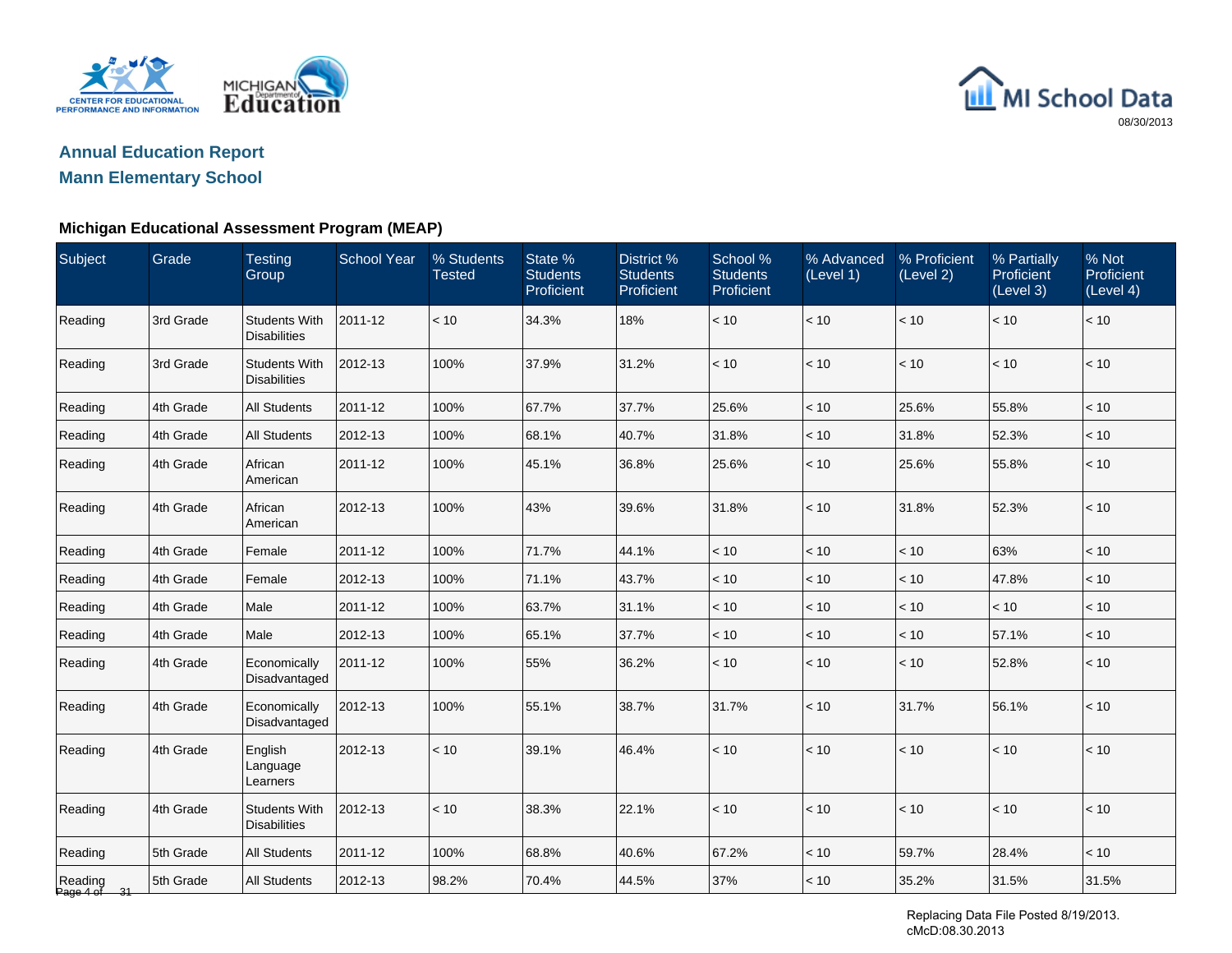



# **Annual Education Report**

# **Mann Elementary School**

| Subject                 | Grade     | <b>Testing</b><br>Group                     | <b>School Year</b> | % Students<br>Tested | State %<br><b>Students</b><br>Proficient | District <sub>%</sub><br><b>Students</b><br>Proficient | School %<br><b>Students</b><br>Proficient | % Advanced<br>(Level 1) | % Proficient<br>(Level 2) | % Partially<br>Proficient<br>(Level 3) | % Not<br>Proficient<br>(Level 4) |
|-------------------------|-----------|---------------------------------------------|--------------------|----------------------|------------------------------------------|--------------------------------------------------------|-------------------------------------------|-------------------------|---------------------------|----------------------------------------|----------------------------------|
| Reading                 | 5th Grade | African<br>American                         | 2011-12            | 100%                 | 48.3%                                    | 39.3%                                                  | 66.7%                                     | < 10                    | 59.1%                     | 28.8%                                  | < 10                             |
| Reading                 | 5th Grade | African<br>American                         | 2012-13            | 98.1%                | 47.8%                                    | 44.3%                                                  | 37.7%                                     | < 10                    | 35.8%                     | 30.2%                                  | 32.1%                            |
| Reading                 | 5th Grade | Hispanic of Any 2011-12<br>Race             |                    | < 10                 | 57%                                      | 46.4%                                                  | < 10                                      | < 10                    | < 10                      | < 10                                   | < 10                             |
| Reading                 | 5th Grade | White                                       | 2012-13            | < 10                 | 76.9%                                    | 44.1%                                                  | < 10                                      | < 10                    | < 10                      | < 10                                   | < 10                             |
| Reading                 | 5th Grade | Female                                      | 2011-12            | 100%                 | 71.7%                                    | 43.6%                                                  | 66.7%                                     | < 10                    | 58.3%                     | 33.3%                                  | < 10                             |
| Reading                 | 5th Grade | Female                                      | 2012-13            | 100%                 | 74.1%                                    | 48.2%                                                  | 46.4%                                     | < 10                    | 42.9%                     | < 10                                   | < 10                             |
| Reading                 | 5th Grade | Male                                        | 2011-12            | 100%                 | 65.9%                                    | 37.7%                                                  | 67.7%                                     | < 10                    | 61.3%                     | < 10                                   | < 10                             |
| Reading                 | 5th Grade | Male                                        | 2012-13            | 96.3%                | 66.8%                                    | 40.8%                                                  | < 10                                      | < 10                    | < 10                      | < 10                                   | 42.3%                            |
| Reading                 | 5th Grade | Economically<br>Disadvantaged               | 2011-12            | 100%                 | 56.1%                                    | 39.1%                                                  | 65.4%                                     | < 10                    | 57.7%                     | 30.8%                                  | < 10                             |
| Reading                 | 5th Grade | Economically<br>Disadvantaged               | 2012-13            | 100%                 | 57.9%                                    | 42.6%                                                  | 36.7%                                     | < 10                    | 34.7%                     | 30.6%                                  | 32.7%                            |
| Reading                 | 5th Grade | <b>Students With</b><br><b>Disabilities</b> | 2011-12            | < 10                 | 34.2%                                    | 18.2%                                                  | < 10                                      | < 10                    | < 10                      | < 10                                   | < 10                             |
| Reading                 | 5th Grade | <b>Students With</b><br><b>Disabilities</b> | 2012-13            | < 10                 | 36.6%                                    | 19.9%                                                  | < 10                                      | < 10                    | < 10                      | < 10                                   | < 10                             |
| Science                 | 5th Grade | <b>All Students</b>                         | 2011-12            | 100%                 | 15.3%                                    | 2.8%                                                   | < 10                                      | < 10                    | < 10                      | < 10                                   | 97%                              |
| Science                 | 5th Grade | <b>All Students</b>                         | 2012-13            | 98.3%                | 13.1%                                    | 2.3%                                                   | < 10                                      | < 10                    | < 10                      | < 10                                   | 94.8%                            |
| Science                 | 5th Grade | African<br>American                         | 2011-12            | 100%                 | 3.2%                                     | 2.9%                                                   | < 10                                      | < 10                    | < 10                      | < 10                                   | 96.9%                            |
| Science<br>Page 5 of 31 | 5th Grade | African<br>American                         | 2012-13            | 98.3%                | 2.6%                                     | 2.4%                                                   | < 10                                      | < 10                    | < 10                      | $<10$                                  | 94.7%                            |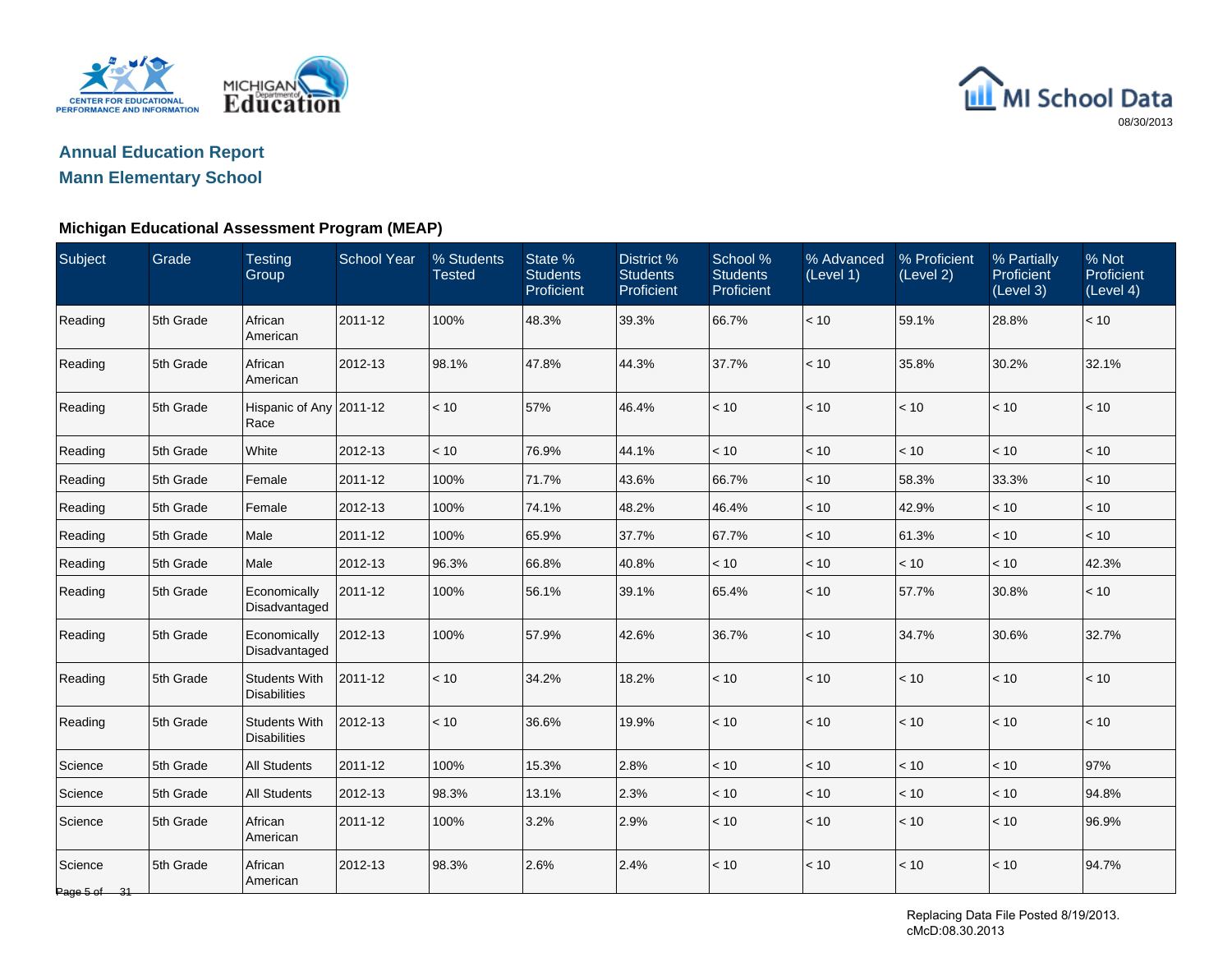



| Subject | Grade     | <b>Testing</b><br>Group                     | <b>School Year</b> | % Students<br><b>Tested</b> | State %<br><b>Students</b><br>Proficient | District %<br><b>Students</b><br>Proficient | School %<br><b>Students</b><br><b>Proficient</b> | % Advanced<br>(Level 1) | % Proficient<br>(Level 2) | % Partially<br>Proficient<br>(Level 3) | % Not<br>Proficient<br>(Level 4) |
|---------|-----------|---------------------------------------------|--------------------|-----------------------------|------------------------------------------|---------------------------------------------|--------------------------------------------------|-------------------------|---------------------------|----------------------------------------|----------------------------------|
| Science | 5th Grade | Hispanic of Any 2011-12<br>Race             |                    | < 10                        | 6.2%                                     | 3.1%                                        | < 10                                             | $\leq 10$               | < 10                      | < 10                                   | < 10                             |
| Science | 5th Grade | White                                       | 2012-13            | < 10                        | 16%                                      | < 10                                        | < 10                                             | $\leq 10$               | < 10                      | < 10                                   | < 10                             |
| Science | 5th Grade | Female                                      | 2011-12            | 100%                        | 13.6%                                    | 2.6%                                        | < 10                                             | < 10                    | < 10                      | < 10                                   | 97.1%                            |
| Science | 5th Grade | Female                                      | 2012-13            | 100%                        | 11.6%                                    | 1.7%                                        | < 10                                             | < 10                    | < 10                      | < 10                                   | 96.6%                            |
| Science | 5th Grade | Male                                        | 2011-12            | 100%                        | 17%                                      | 3%                                          | < 10                                             | < 10                    | < 10                      | < 10                                   | 96.8%                            |
| Science | 5th Grade | Male                                        | 2012-13            | 96.7%                       | 14.5%                                    | 2.8%                                        | < 10                                             | $\leq 10$               | < 10                      | < 10                                   | 93.1%                            |
| Science | 5th Grade | Economically<br>Disadvantaged               | 2011-12            | 100%                        | 7%                                       | 2.3%                                        | < 10                                             | < 10                    | < 10                      | < 10                                   | 96.1%                            |
| Science | 5th Grade | Economically<br>Disadvantaged               | 2012-13            | 100%                        | 5.8%                                     | 1.9%                                        | < 10                                             | < 10                    | < 10                      | < 10                                   | 96.2%                            |
| Science | 5th Grade | <b>Students With</b><br><b>Disabilities</b> | 2011-12            | < 10                        | 5.5%                                     | 1.7%                                        | < 10                                             | < 10                    | < 10                      | < 10                                   | < 10                             |
| Science | 5th Grade | <b>Students With</b><br><b>Disabilities</b> | 2012-13            | < 10                        | 4.1%                                     | < 10                                        | < 10                                             | $\leq 10$               | < 10                      | < 10                                   | < 10                             |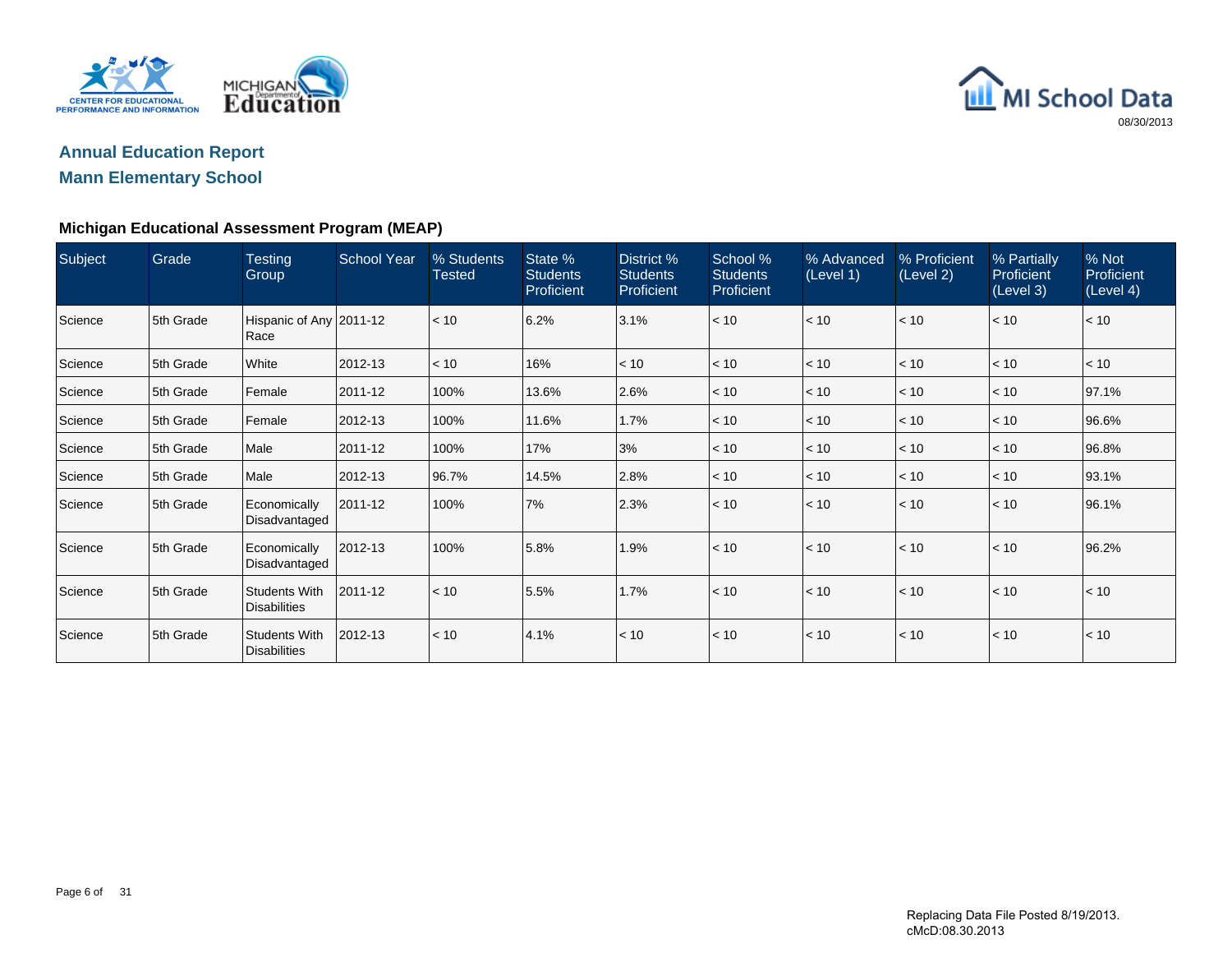



#### **Michigan Merit Examination (MME)**

| Subject            | Grade <sup>1</sup> | <b>Testing</b><br>Group | <b>School Year</b> | % Students<br><b>Tested</b> | State %<br><b>Students</b><br><b>Proficient</b> | District %<br>Students<br><b>Proficient</b> | School %<br><b>Students</b><br>Proficient | % Advanced % Proficient<br>(Level 1) | (Level 2) | % Partially<br>Proficient<br>(Level 3) | % Not<br>Proficient<br>(Level 4) |
|--------------------|--------------------|-------------------------|--------------------|-----------------------------|-------------------------------------------------|---------------------------------------------|-------------------------------------------|--------------------------------------|-----------|----------------------------------------|----------------------------------|
| No Data to Display |                    |                         |                    |                             |                                                 |                                             |                                           |                                      |           |                                        |                                  |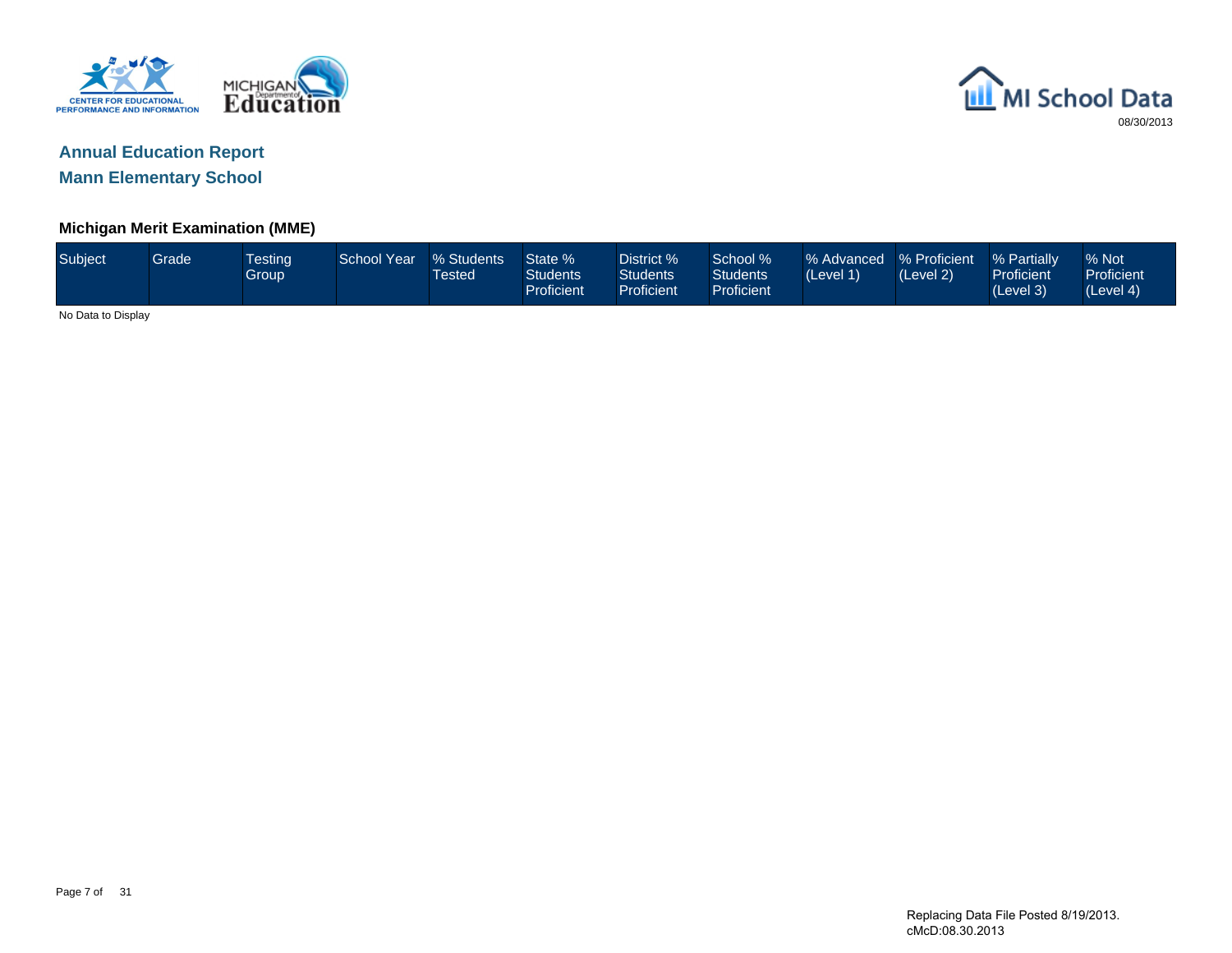



# **Annual Education Report**

# **Mann Elementary School**

#### **Michigan Educational Assessment Program Access (MEAP - Access)**

| Subject     | Grade     | <b>Testing Group</b>          | <b>School Year</b> | % Students<br><b>Tested</b> | State %<br><b>Students</b><br>Proficient | District %<br><b>Students</b><br>Proficient | School %<br><b>Students</b><br>Proficient | % Exceeded   | % Met | % Progressing |
|-------------|-----------|-------------------------------|--------------------|-----------------------------|------------------------------------------|---------------------------------------------|-------------------------------------------|--------------|-------|---------------|
| Mathematics | 3rd Grade | <b>All Students</b>           | 2011-12            | 100%                        | 56.4%                                    | 45.3%                                       | 100%                                      | 100%         | < 10  | < 10          |
| Mathematics | 3rd Grade | African American 2011-12      |                    | < 10                        | 47.2%                                    | 47.4%                                       | < 10                                      | < 10         | < 10  | < 10          |
| Mathematics | 3rd Grade | Female                        | 2011-12            | < 10                        | 51.9%                                    | 39.4%                                       | < 10                                      | < 10         | < 10  | < 10          |
| Mathematics | 3rd Grade | Economically<br>Disadvantaged | 2011-12            | < 10                        | 57.7%                                    | 42.7%                                       | < 10                                      | < 10         | < 10  | < 10          |
| Mathematics | 4th Grade | <b>All Students</b>           | 2011-12            | 100%                        | 55.1%                                    | 46.4%                                       | 100%                                      | < 10         | 100%  | < 10          |
| Mathematics | 4th Grade | <b>All Students</b>           | 2012-13            | 100%                        | 57.5%                                    | 48.8%                                       | 100%                                      | < 10         | < 10  | < 10          |
| Mathematics | 4th Grade | African American   2011-12    |                    | 100%                        | 49%                                      | 46.8%                                       | 100%                                      | < 10         | 100%  | < 10          |
| Mathematics | 4th Grade | African American              | 2012-13            | 100%                        | 47%                                      | 50.4%                                       | 100%                                      | < 10         | < 10  | < 10          |
| Mathematics | 4th Grade | Female                        | 2012-13            | < 10                        | 56.8%                                    | 60%                                         | < 10                                      | $ $ < 10     | $<10$ | < 10          |
| Mathematics | 4th Grade | Male                          | 2011-12            | 100%                        | 58.9%                                    | 49%                                         | 100%                                      | < 10         | 100%  | < 10          |
| Mathematics | 4th Grade | Male                          | 2012-13            | < 10                        | 57.9%                                    | 42.6%                                       | < 10                                      | < 10         | < 10  | < 10          |
| Mathematics | 4th Grade | Economically<br>Disadvantaged | 2011-12            | < 10                        | 54.6%                                    | 43.1%                                       | < 10                                      | $\vert$ < 10 | < 10  | < 10          |
| Mathematics | 4th Grade | Economically<br>Disadvantaged | 2012-13            | < 10                        | 55.5%                                    | 50%                                         | < 10                                      | $ $ < 10     | $<10$ | < 10          |
| Mathematics | 5th Grade | <b>All Students</b>           | 2012-13            | 100%                        | 58.5%                                    | 49%                                         | 75%                                       | < 10         | 50%   | < 10          |
| Mathematics | 5th Grade | African American 2012-13      |                    | 100%                        | 47.4%                                    | 48.8%                                       | 75%                                       | < 10         | 50%   | < 10          |
| Mathematics | 5th Grade | Female                        | 2012-13            | < 10                        | 55.1%                                    | 53.6%                                       | < 10                                      | < 10         | < 10  | < 10          |
| Mathematics | 5th Grade | Male                          | 2012-13            | 100%                        | 60.4%                                    | 46.5%                                       | 66.7%                                     | < 10         | < 10  | < 10          |
| Mathematics | 5th Grade | Economically<br>Disadvantaged | 2012-13            | 100%                        | 55.7%                                    | 49.4%                                       | 75%                                       | < 10         | 50%   | < 10          |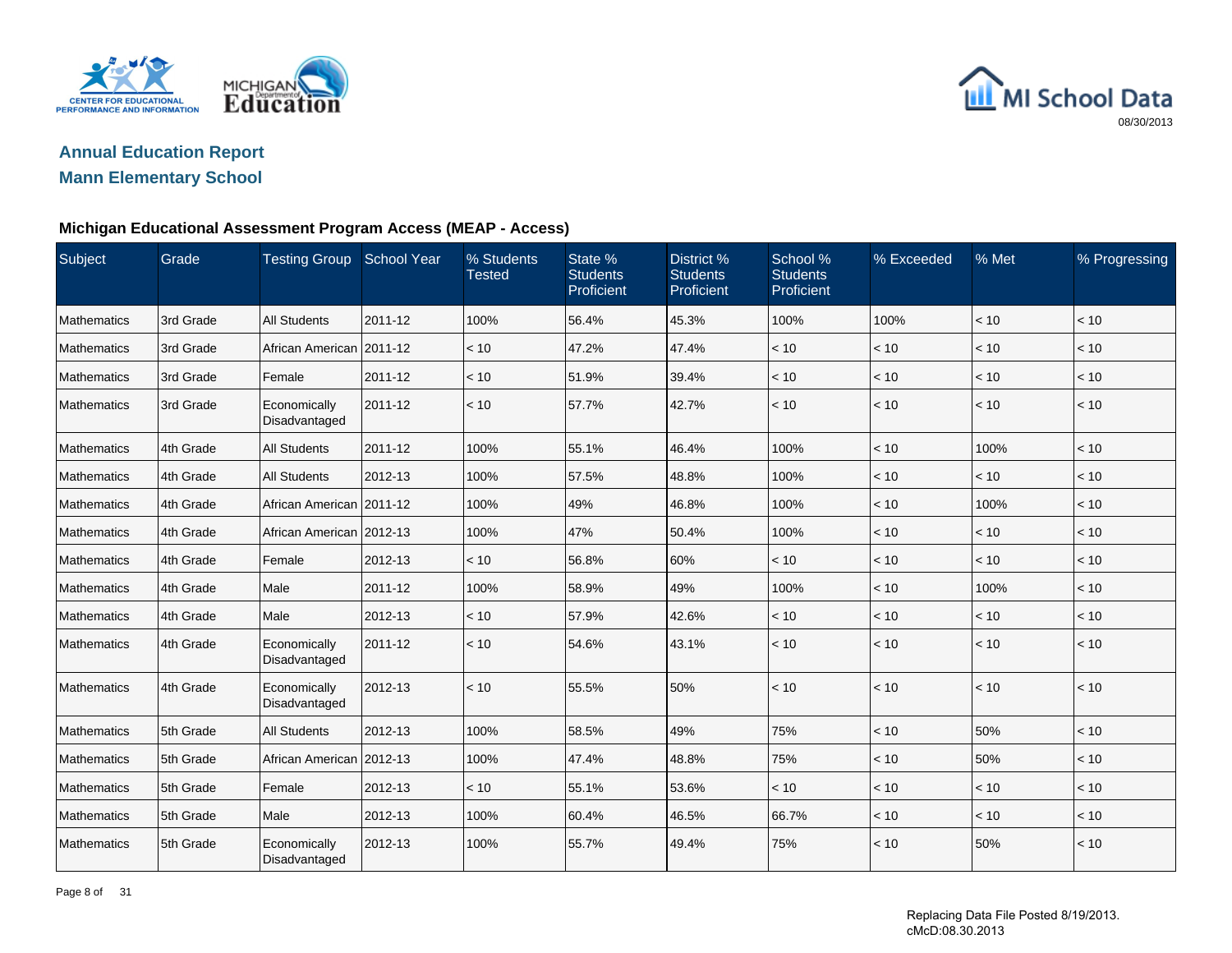



# **Annual Education Report**

# **Mann Elementary School**

#### **Michigan Educational Assessment Program Access (MEAP - Access)**

| Subject | Grade     | <b>Testing Group</b>          | <b>School Year</b> | % Students<br><b>Tested</b> | State %<br><b>Students</b><br>Proficient | District %<br><b>Students</b><br>Proficient | School %<br><b>Students</b><br>Proficient | % Exceeded | % Met | % Progressing |
|---------|-----------|-------------------------------|--------------------|-----------------------------|------------------------------------------|---------------------------------------------|-------------------------------------------|------------|-------|---------------|
| Reading | 3rd Grade | <b>All Students</b>           | 2011-12            | 100%                        | 42.1%                                    | 44.6%                                       | 100%                                      | 100%       | < 10  | < 10          |
| Reading | 3rd Grade | African American 2011-12      |                    | < 10                        | 43.5%                                    | 47.5%                                       | < 10                                      | < 10       | < 10  | < 10          |
| Reading | 3rd Grade | Female                        | 2011-12            | < 10                        | 43.8%                                    | 45.7%                                       | < 10                                      | < 10       | < 10  | < 10          |
| Reading | 3rd Grade | Economically<br>Disadvantaged | 2011-12            | < 10                        | 39.1%                                    | 42.3%                                       | < 10                                      | < 10       | < 10  | < 10          |
| Reading | 4th Grade | <b>All Students</b>           | 2011-12            | 100%                        | 45.8%                                    | 38.1%                                       | 100%                                      | 100%       | < 10  | < 10          |
| Reading | 4th Grade | <b>All Students</b>           | 2012-13            | 100%                        | 46.3%                                    | 39.9%                                       | < 10                                      | < 10       | < 10  | < 10          |
| Reading | 4th Grade | African American 2011-12      |                    | 100%                        | 39.7%                                    | 39.2%                                       | 100%                                      | 100%       | < 10  | < 10          |
| Reading | 4th Grade | African American 2012-13      |                    | 100%                        | 36.3%                                    | 45.1%                                       | < 10                                      | < 10       | < 10  | < 10          |
| Reading | 4th Grade | Female                        | 2012-13            | < 10                        | 50.8%                                    | 45.8%                                       | < 10                                      | < 10       | $<10$ | < 10          |
| Reading | 4th Grade | Male                          | 2011-12            | 100%                        | 47.6%                                    | 34.3%                                       | 100%                                      | 100%       | < 10  | < 10          |
| Reading | 4th Grade | Male                          | 2012-13            | < 10                        | 44%                                      | 36.7%                                       | < 10                                      | < 10       | < 10  | < 10          |
| Reading | 4th Grade | Economically<br>Disadvantaged | 2011-12            | < 10                        | 44.5%                                    | 35.6%                                       | < 10                                      | $ $ < 10   | $<10$ | < 10          |
| Reading | 4th Grade | Economically<br>Disadvantaged | 2012-13            | < 10                        | 43.3%                                    | 38.9%                                       | < 10                                      | < 10       | < 10  | < 10          |
| Reading | 5th Grade | <b>All Students</b>           | 2012-13            | 100%                        | 59.8%                                    | 53.3%                                       | 75%                                       | < 10       | 50%   | < 10          |
| Reading | 5th Grade | African American 2012-13      |                    | 100%                        | 50.4%                                    | 53.4%                                       | 75%                                       | < 10       | 50%   | < 10          |
| Reading | 5th Grade | Female                        | 2012-13            | < 10                        | 64.2%                                    | 61.8%                                       | < 10                                      | $<10$      | < 10  | < 10          |
| Reading | 5th Grade | Male                          | 2012-13            | 100%                        | 57.4%                                    | 48.9%                                       | 66.7%                                     | < 10       | < 10  | < 10          |
| Reading | 5th Grade | Economically<br>Disadvantaged | 2012-13            | 100%                        | 58%                                      | 52%                                         | 75%                                       | < 10       | 50%   | < 10          |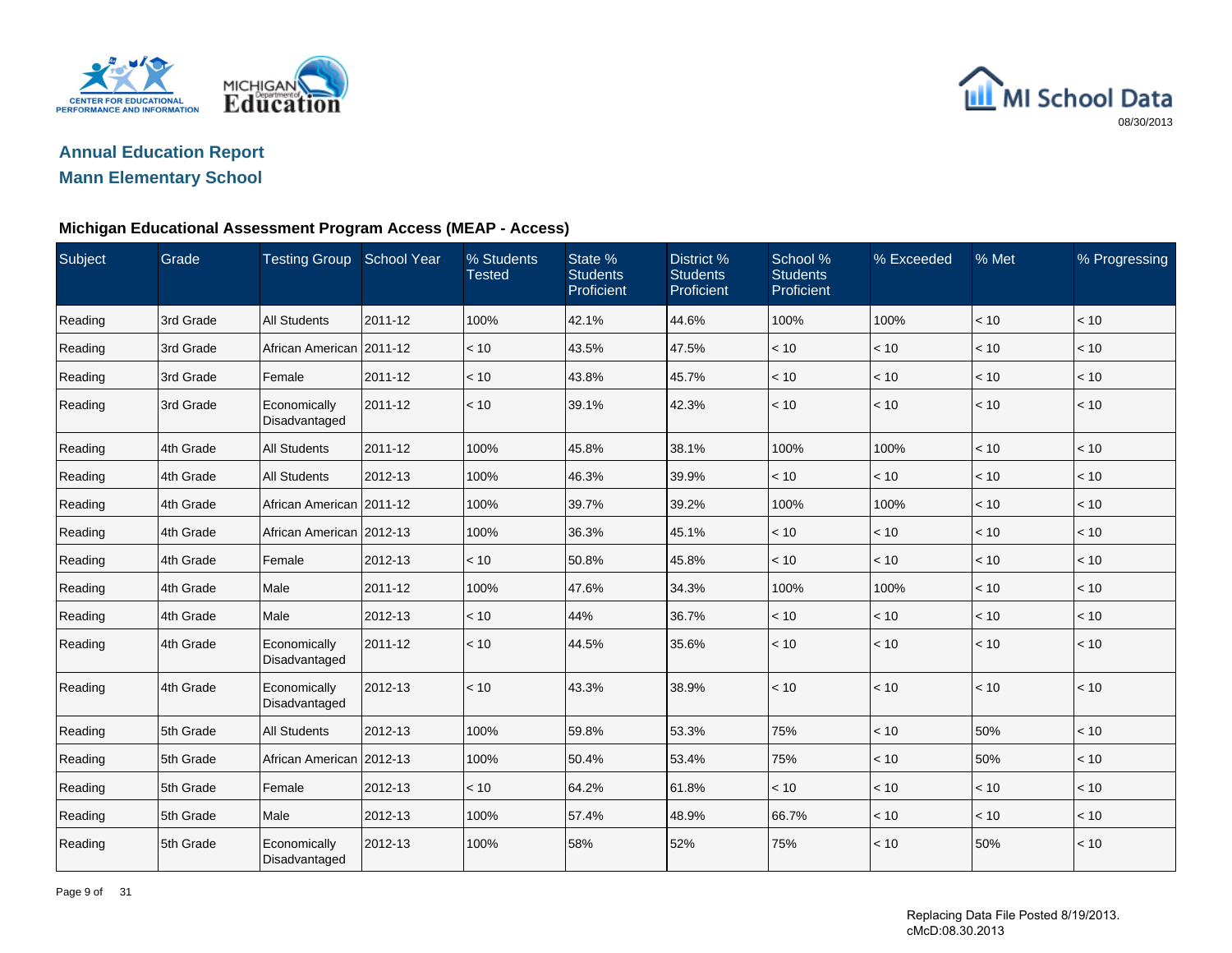

### **Annual Education ReportMann Elementary School**

#### **MI-Access Functional Independence**

| Subject            | Grade     | <b>Testing Group</b>          | <b>School Year</b> | % Students<br><b>Tested</b> | State %<br><b>Students</b><br>Proficient | District %<br><b>Students</b><br>Proficient | School %<br><b>Students</b><br>Proficient | % Surpassed<br>(Level 1) | % Attained<br>(Level 2) | % Emerging<br>(Level 3) |
|--------------------|-----------|-------------------------------|--------------------|-----------------------------|------------------------------------------|---------------------------------------------|-------------------------------------------|--------------------------|-------------------------|-------------------------|
| Mathematics        | 3rd Grade | <b>All Students</b>           | 2011-12            | < 10                        | 72%                                      | 1082.2%                                     | < 10                                      | < 10                     | < 10                    | < 10                    |
| Mathematics        | 3rd Grade | <b>All Students</b>           | 2012-13            | < 10                        | 77.5%                                    | 1540.3%                                     | < 10                                      | < 10                     | < 10                    | < 10                    |
| Reading            | 3rd Grade | <b>All Students</b>           | 2011-12            | < 10                        | 75.5%                                    | 1211.7%                                     | < 10                                      | < 10                     | < 10                    | < 10                    |
| Reading            | 3rd Grade | <b>All Students</b>           | 2012-13            | < 10                        | 81.7%                                    | 1766.2%                                     | < 10                                      | < 10                     | < 10                    | < 10                    |
| Mathematics        | 3rd Grade | African American 2011-12      |                    | < 10                        | 64.4%                                    | 277.1%                                      | < 10                                      | < 10                     | < 10                    | < 10                    |
| <b>Mathematics</b> | 3rd Grade | African American 2012-13      |                    | < 10                        | 68.8%                                    | 410.3%                                      | < 10                                      | < 10                     | < 10                    | < 10                    |
| Reading            | 3rd Grade | African American   2011-12    |                    | < 10                        | 65.5%                                    | 281.6%                                      | < 10                                      | < 10                     | < 10                    | < 10                    |
| Reading            | 3rd Grade | African American 2012-13      |                    | < 10                        | 73.2%                                    | 449.2%                                      | < 10                                      | < 10                     | < 10                    | < 10                    |
| <b>Mathematics</b> | 3rd Grade | Female                        | 2011-12            | < 10                        | 69.9%                                    | 1058.1%                                     | < 10                                      | < 10                     | < 10                    | < 10                    |
| Reading            | 3rd Grade | Female                        | 2011-12            | < 10                        | 78.4%                                    | 1175.8%                                     | < 10                                      | < 10                     | < 10                    | < 10                    |
| Mathematics        | 3rd Grade | Male                          | 2011-12            | < 10                        | 73.1%                                    | 1094.9%                                     | < 10                                      | < 10                     | < 10                    | < 10                    |
| <b>Mathematics</b> | 3rd Grade | Male                          | 2012-13            | < 10                        | 77.8%                                    | 1518.2%                                     | < 10                                      | < 10                     | < 10                    | < 10                    |
| Reading            | 3rd Grade | Male                          | 2011-12            | < 10                        | 74.1%                                    | 1231.1%                                     | < 10                                      | < 10                     | < 10                    | < 10                    |
| Reading            | 3rd Grade | Male                          | 2012-13            | < 10                        | 81.7%                                    | 1795.5%                                     | < 10                                      | < 10                     | < 10                    | < 10                    |
| <b>Mathematics</b> | 3rd Grade | Economically<br>Disadvantaged | 2011-12            | < 10                        | 72.1%                                    | 870.2%                                      | < 10                                      | < 10                     | < 10                    | < 10                    |
| <b>Mathematics</b> | 3rd Grade | Economically<br>Disadvantaged | 2012-13            | < 10                        | 78.5%                                    | 1370.2%                                     | < 10                                      | < 10                     | < 10                    | < 10                    |
| Reading            | 3rd Grade | Economically<br>Disadvantaged | 2011-12            | < 10                        | 74.1%                                    | 958.6%                                      | < 10                                      | < 10                     | < 10                    | < 10                    |
| Reading            | 3rd Grade | Economically<br>Disadvantaged | 2012-13            | < 10                        | 81.2%                                    | 1539.7%                                     | < 10                                      | < 10                     | < 10                    | < 10                    |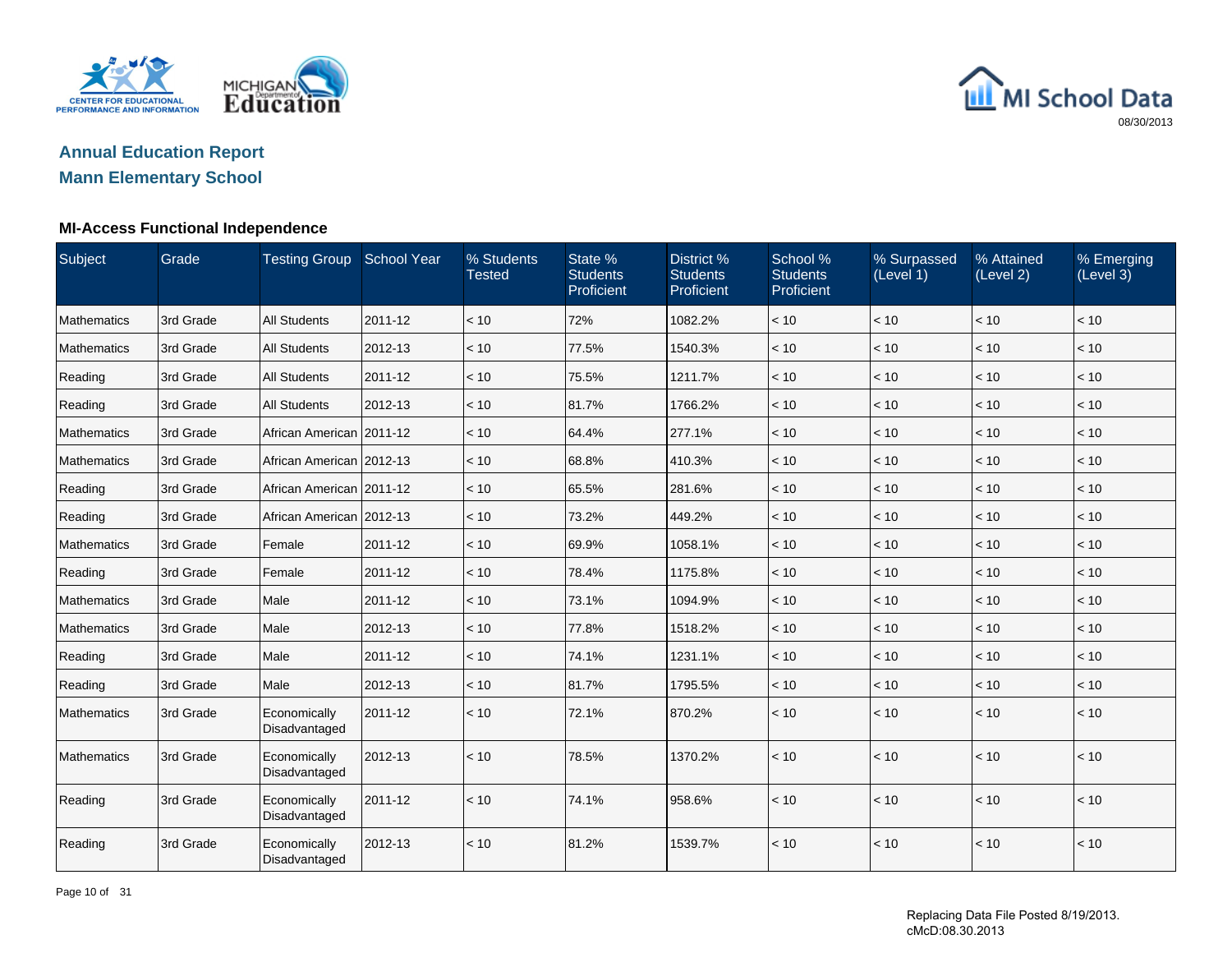

### **Annual Education ReportMann Elementary School**

#### **MI-Access Functional Independence**

| Subject                      | Grade     | Testing Group School Year     |         | % Students<br><b>Tested</b> | State %<br><b>Students</b><br>Proficient | District %<br><b>Students</b><br>Proficient | School %<br><b>Students</b><br>Proficient | % Surpassed<br>(Level 1) | % Attained<br>(Level 2) | % Emerging<br>(Level 3) |
|------------------------------|-----------|-------------------------------|---------|-----------------------------|------------------------------------------|---------------------------------------------|-------------------------------------------|--------------------------|-------------------------|-------------------------|
| <b>Mathematics</b>           | 4th Grade | <b>All Students</b>           | 2011-12 | < 10                        | 81.9%                                    | 1443.2%                                     | $<10$                                     | $<10$                    | < 10                    | < 10                    |
| Mathematics                  | 4th Grade | <b>All Students</b>           | 2012-13 | < 10                        | 79.4%                                    | 1509.5%                                     | < 10                                      | < 10                     | < 10                    | < 10                    |
| Reading                      | 4th Grade | <b>All Students</b>           | 2011-12 | < 10                        | 72.5%                                    | 1437.5%                                     | < 10                                      | < 10                     | < 10                    | < 10                    |
| Reading                      | 4th Grade | <b>All Students</b>           | 2012-13 | < 10                        | 75.1%                                    | 1538.7%                                     | < 10                                      | < 10                     | < 10                    | < 10                    |
| Mathematics                  | 4th Grade | African American   2011-12    |         | < 10                        | 77.5%                                    | 385.7%                                      | < 10                                      | < 10                     | < 10                    | < 10                    |
| Mathematics                  | 4th Grade | African American 2012-13      |         | < 10                        | 76.4%                                    | 430%                                        | < 10                                      | < 10                     | $<10$                   | $<10$                   |
| Reading                      | 4th Grade | African American   2011-12    |         | < 10                        | 63.8%                                    | 335.7%                                      | < 10                                      | < 10                     | < 10                    | < 10                    |
| Reading                      | 4th Grade | African American   2012-13    |         | < 10                        | 75.6%                                    | 436.6%                                      | < 10                                      | < 10                     | < 10                    | < 10                    |
| Mathematics                  | 4th Grade | White                         | 2011-12 | < 10                        | 84%                                      | < 10                                        | < 10                                      | < 10                     | < 10                    | < 10                    |
| Reading                      | 4th Grade | White                         | 2011-12 | < 10                        | 75.8%                                    | < 10                                        | < 10                                      | < 10                     | < 10                    | < 10                    |
| Mathematics                  | 4th Grade | Female                        | 2011-12 | < 10                        | 81.6%                                    | 1674.1%                                     | < 10                                      | < 10                     | $<10$                   | $<10$                   |
| Mathematics                  | 4th Grade | Female                        | 2012-13 | < 10                        | 75.3%                                    | 1263.3%                                     | < 10                                      | < 10                     | < 10                    | < 10                    |
| Reading                      | 4th Grade | Female                        | 2011-12 | < 10                        | 72.9%                                    | 1646.2%                                     | < 10                                      | < 10                     | < 10                    | < 10                    |
| Reading                      | 4th Grade | Female                        | 2012-13 | < 10                        | 74%                                      | 1229%                                       | < 10                                      | < 10                     | < 10                    | < 10                    |
| Mathematics                  | 4th Grade | Male                          | 2011-12 | < 10                        | 82%                                      | 1341%                                       | < 10                                      | < 10                     | < 10                    | $<10$                   |
| Mathematics                  | 4th Grade | Male                          | 2012-13 | < 10                        | 81.6%                                    | 1677.3%                                     | < 10                                      | < 10                     | $<10$                   | $<10$                   |
| Reading                      | 4th Grade | Male                          | 2011-12 | < 10                        | 72.2%                                    | 1350%                                       | < 10                                      | < 10                     | < 10                    | < 10                    |
| Reading                      | 4th Grade | Male                          | 2012-13 | < 10                        | 75.6%                                    | 1756.8%                                     | < 10                                      | < 10                     | < 10                    | < 10                    |
| <b>Mathematics</b>           | 4th Grade | Economically<br>Disadvantaged | 2011-12 | < 10                        | 83.5%                                    | 1331.1%                                     | < 10                                      | < 10                     | < 10                    | < 10                    |
| Mathematics<br>Page 11 of 31 | 4th Grade | Economically<br>Disadvantaged | 2012-13 | < 10                        | 79.7%                                    | 1220.6%                                     | < 10                                      | < 10                     | < 10                    | < 10                    |

Replacing Data File Posted 8/19/2013. cMcD:08.30.2013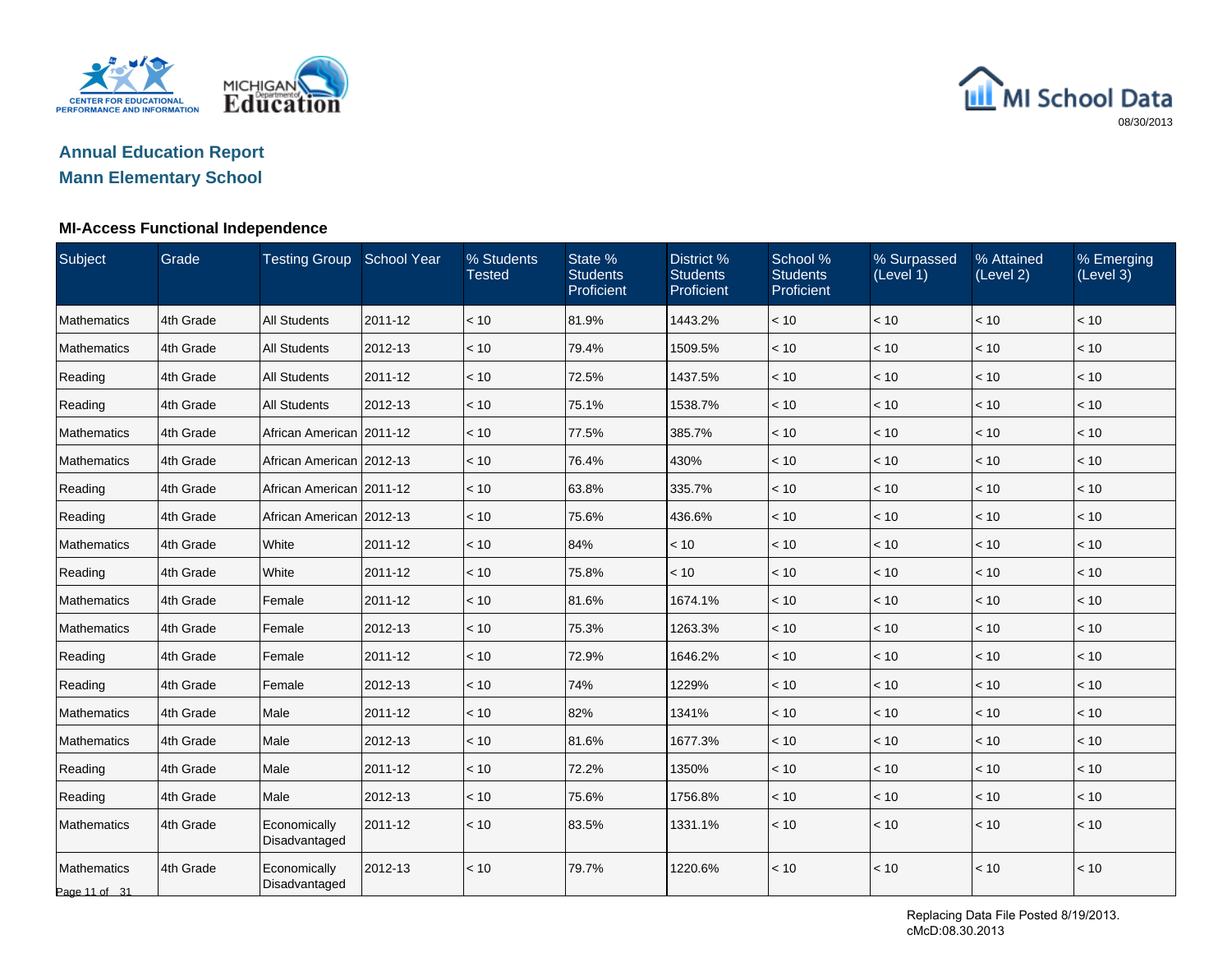

# **Annual Education ReportMann Elementary School**

#### **MI-Access Functional Independence**

| Subject                  | Grade     | <b>Testing Group School Year</b> |         | % Students<br><b>Tested</b> | State %<br><b>Students</b><br>Proficient | District %<br><b>Students</b><br>Proficient | School %<br><b>Students</b><br>Proficient | % Surpassed<br>(Level 1) | % Attained<br>(Level 2) | % Emerging<br>(Level 3) |
|--------------------------|-----------|----------------------------------|---------|-----------------------------|------------------------------------------|---------------------------------------------|-------------------------------------------|--------------------------|-------------------------|-------------------------|
| Reading                  | 4th Grade | Economically<br>Disadvantaged    | 2011-12 | < 10                        | 72.4%                                    | 1277%                                       | < 10                                      | < 10                     | < 10                    | < 10                    |
| Reading                  | 4th Grade | Economically<br>Disadvantaged    | 2012-13 | < 10                        | 74.8%                                    | 1233.3%                                     | < 10                                      | < 10                     | < 10                    | < 10                    |
| <b>Mathematics</b>       | 5th Grade | <b>All Students</b>              | 2011-12 | < 10                        | 69.9%                                    | 1145.7%                                     | < 10                                      | < 10                     | < 10                    | < 10                    |
| Mathematics              | 5th Grade | <b>All Students</b>              | 2012-13 | < 10                        | 68.4%                                    | 1133.7%                                     | < 10                                      | < 10                     | < 10                    | < 10                    |
| Reading                  | 5th Grade | <b>All Students</b>              | 2011-12 | < 10                        | 81%                                      | 1439.6%                                     | < 10                                      | < 10                     | < 10                    | < 10                    |
| Reading                  | 5th Grade | <b>All Students</b>              | 2012-13 | < 10                        | 79.7%                                    | 1421.1%                                     | < 10                                      | < 10                     | < 10                    | < 10                    |
| Science                  | 5th Grade | <b>All Students</b>              | 2011-12 | < 10                        | 45.4%                                    | 720.9%                                      | < 10                                      | $<10$                    | < 10                    | < 10                    |
| Science                  | 5th Grade | <b>All Students</b>              | 2012-13 | < 10                        | 50.5%                                    | 678.9%                                      | < 10                                      | < 10                     | < 10                    | < 10                    |
| Mathematics              | 5th Grade | African American   2011-12       |         | < 10                        | 61.2%                                    | 301%                                        | < 10                                      | < 10                     | < 10                    | < 10                    |
| Mathematics              | 5th Grade | African American 2012-13         |         | < 10                        | 63.6%                                    | 315.2%                                      | < 10                                      | < 10                     | < 10                    | < 10                    |
| Reading                  | 5th Grade | African American   2011-12       |         | < 10                        | 78.2%                                    | 407.1%                                      | < 10                                      | < 10                     | < 10                    | < 10                    |
| Reading                  | 5th Grade | African American 2012-13         |         | < 10                        | 74.4%                                    | 378.3%                                      | < 10                                      | < 10                     | < 10                    | < 10                    |
| Science                  | 5th Grade | African American 2011-12         |         | < 10                        | 36.9%                                    | 178.6%                                      | < 10                                      | $<10$                    | < 10                    | < 10                    |
| Science                  | 5th Grade | African American 2012-13         |         | < 10                        | 41.6%                                    | 169.5%                                      | < 10                                      | < 10                     | < 10                    | < 10                    |
| Mathematics              | 5th Grade | White                            | 2012-13 | < 10                        | 71.1%                                    | < 10                                        | < 10                                      | < 10                     | < 10                    | < 10                    |
| Reading                  | 5th Grade | White                            | 2012-13 | < 10                        | 82.1%                                    | < 10                                        | < 10                                      | < 10                     | < 10                    | < 10                    |
| Science                  | 5th Grade | White                            | 2012-13 | < 10                        | 55%                                      | < 10                                        | < 10                                      | < 10                     | < 10                    | < 10                    |
| Mathematics              | 5th Grade | Female                           | 2011-12 | < 10                        | 66.1%                                    | 954.5%                                      | < 10                                      | $<10$                    | < 10                    | < 10                    |
| Reading                  | 5th Grade | Female                           | 2011-12 | < 10                        | 82.1%                                    | 1236.4%                                     | < 10                                      | $<10$                    | < 10                    | < 10                    |
| Science<br>Page 12 of 31 | 5th Grade | Female                           | 2011-12 | < 10                        | 41.4%                                    | < 10                                        | < 10                                      | $ $ < 10                 | < 10                    | < 10                    |

Replacing Data File Posted 8/19/2013. cMcD:08.30.2013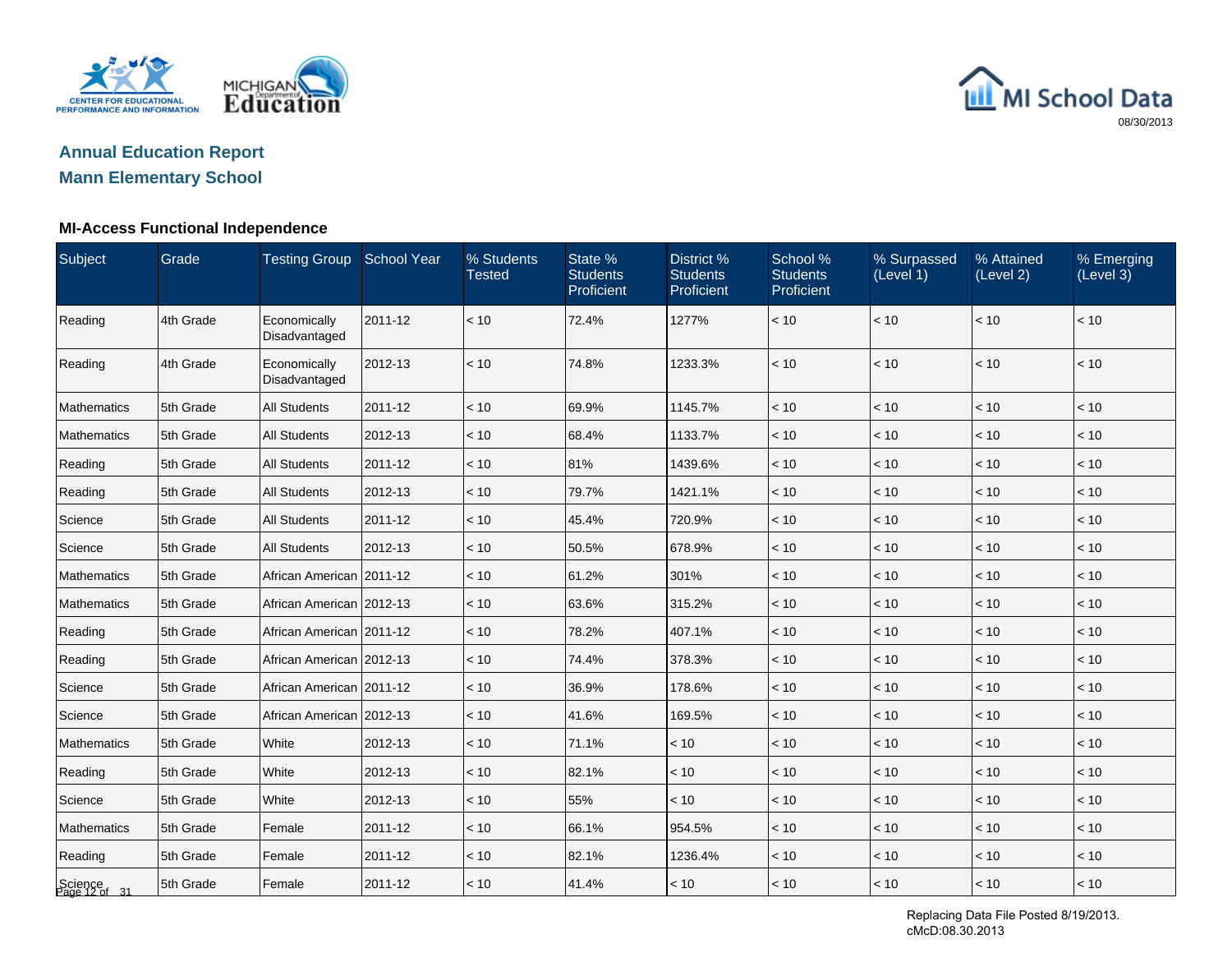

# **Annual Education Report**

# **Mann Elementary School**

#### **MI-Access Functional Independence**

| Subject     | Grade     | <b>Testing Group</b>          | <b>School Year</b> | % Students<br><b>Tested</b> | State %<br><b>Students</b><br>Proficient | District %<br><b>Students</b><br>Proficient | School %<br><b>Students</b><br>Proficient | % Surpassed<br>(Level 1) | % Attained<br>(Level 2) | % Emerging<br>(Level 3) |
|-------------|-----------|-------------------------------|--------------------|-----------------------------|------------------------------------------|---------------------------------------------|-------------------------------------------|--------------------------|-------------------------|-------------------------|
| Mathematics | 5th Grade | Male                          | 2011-12            | < 10                        | 72.2%                                    | 1283.6%                                     | < 10                                      | $ $ < 10 $ $             | < 10                    | < 10                    |
| Mathematics | 5th Grade | Male                          | 2012-13            | < 10                        | 70.2%                                    | 1070.1%                                     | < 10                                      | $ $ < 10 $ $             | < 10                    | < 10                    |
| Reading     | 5th Grade | Male                          | 2011-12            | < 10                        | 80.4%                                    | 1583.9%                                     | < 10                                      | $ $ < 10                 | < 10                    | < 10                    |
| Reading     | 5th Grade | Male                          | 2012-13            | < 10                        | 79.1%                                    | 1335.8%                                     | < 10                                      | $ $ < 10 $ $             | < 10                    | < 10                    |
| Science     | 5th Grade | Male                          | 2011-12            | < 10                        | 47.6%                                    | 859.7%                                      | < 10                                      | $ $ < 10                 | < 10                    | < 10                    |
| Science     | 5th Grade | Male                          | 2012-13            | < 10                        | 53.6%                                    | 679.1%                                      | < 10                                      | $ $ < 10                 | < 10                    | < 10                    |
| Mathematics | 5th Grade | Economically<br>Disadvantaged | 2011-12            | < 10                        | 71.2%                                    | 981.1%                                      | < 10                                      | $\vert$ < 10             | < 10                    | < 10                    |
| Mathematics | 5th Grade | Economically<br>Disadvantaged | 2012-13            | < 10                        | 69.2%                                    | 1015%                                       | < 10                                      | $\vert$ < 10             | < 10                    | < 10                    |
| Reading     | 5th Grade | Economically<br>Disadvantaged | 2011-12            | < 10                        | 81.6%                                    | 1243.3%                                     | < 10                                      | $\vert$ < 10             | < 10                    | < 10                    |
| Reading     | 5th Grade | Economically<br>Disadvantaged | 2012-13            | < 10                        | 78.9%                                    | 1237.5%                                     | < 10                                      | $\vert$ < 10             | < 10                    | < 10                    |
| Science     | 5th Grade | Economically<br>Disadvantaged | 2011-12            | < 10                        | 46.4%                                    | 617.9%                                      | < 10                                      | $\vert$ < 10             | < 10                    | < 10                    |
| Science     | 5th Grade | Economically<br>Disadvantaged | 2012-13            | < 10                        | 51.1%                                    | 600%                                        | < 10                                      | $\vert$ < 10             | < 10                    | < 10                    |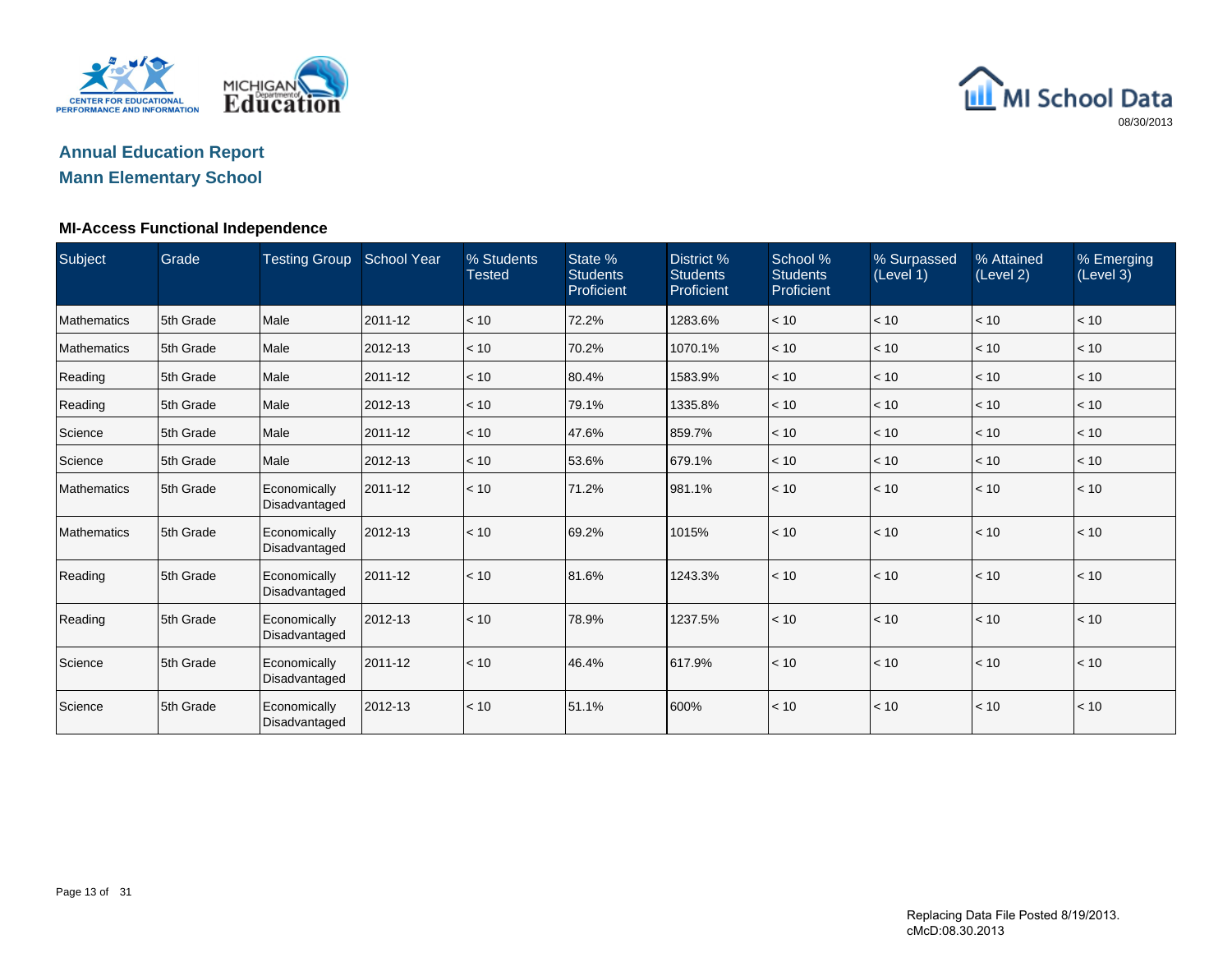

### **Annual Education ReportMann Elementary School**

### **MI-Access Supported Independence**

| Subject            | Grade     | Testing Group School Year     |         | % Students<br><b>Tested</b> | State %<br><b>Students</b><br>Proficient | District %<br><b>Students</b><br>Proficient | School %<br><b>Students</b><br>Proficient | % Surpassed<br>(Level 1) | % Attained<br>(Level 2) | % Emerging<br>(Level 3) |
|--------------------|-----------|-------------------------------|---------|-----------------------------|------------------------------------------|---------------------------------------------|-------------------------------------------|--------------------------|-------------------------|-------------------------|
| <b>Mathematics</b> | 3rd Grade | <b>All Students</b>           | 2012-13 | < 10                        | 90.3%                                    | 1244.4%                                     | < 10                                      | < 10                     | < 10                    | < 10                    |
| <b>ELA</b>         | 3rd Grade | <b>All Students</b>           | 2012-13 | < 10                        | 87.8%                                    | 1181.1%                                     | < 10                                      | < 10                     | < 10                    | < 10                    |
| <b>Mathematics</b> | 3rd Grade | African American 2012-13      |         | < 10                        | 88.7%                                    | 323.5%                                      | < 10                                      | < 10                     | < 10                    | $<10$                   |
| <b>ELA</b>         | 3rd Grade | African American 2012-13      |         | < 10                        | 85.6%                                    | 314.7%                                      | < 10                                      | < 10                     | < 10                    | < 10                    |
| <b>Mathematics</b> | 3rd Grade | Male                          | 2012-13 | < 10                        | 91.4%                                    | 1142.3%                                     | < 10                                      | < 10                     | < 10                    | < 10                    |
| <b>ELA</b>         | 3rd Grade | Male                          | 2012-13 | < 10                        | 87.5%                                    | 1059.3%                                     | < 10                                      | < 10                     | $<10$                   | $<10$                   |
| <b>Mathematics</b> | 3rd Grade | Economically<br>Disadvantaged | 2012-13 | < 10                        | 89.8%                                    | 800%                                        | < 10                                      | < 10                     | < 10                    | < 10                    |
| <b>ELA</b>         | 3rd Grade | Economically<br>Disadvantaged | 2012-13 | < 10                        | 88.8%                                    | 790.6%                                      | < 10                                      | < 10                     | < 10                    | $<10$                   |
| <b>Mathematics</b> | 4th Grade | <b>All Students</b>           | 2012-13 | < 10                        | 89.1%                                    | 1148.6%                                     | < 10                                      | < 10                     | < 10                    | < 10                    |
| <b>ELA</b>         | 4th Grade | <b>All Students</b>           | 2012-13 | < 10                        | 82.5%                                    | 1070.3%                                     | < 10                                      | < 10                     | < 10                    | < 10                    |
| <b>Mathematics</b> | 4th Grade | African American   2012-13    |         | < 10                        | 89.8%                                    | 311.8%                                      | < 10                                      | < 10                     | < 10                    | < 10                    |
| <b>ELA</b>         | 4th Grade | African American 2012-13      |         | < 10                        | 83.9%                                    | 291.2%                                      | < 10                                      | < 10                     | < 10                    | < 10                    |
| <b>Mathematics</b> | 4th Grade | White                         | 2012-13 | < 10                        | 87.9%                                    | < 10                                        | $<10$                                     | < 10                     | < 10                    | < 10                    |
| <b>ELA</b>         | 4th Grade | White                         | 2012-13 | < 10                        | 82.5%                                    | < 10                                        | < 10                                      | < 10                     | < 10                    | < 10                    |
| <b>Mathematics</b> | 4th Grade | Male                          | 2012-13 | < 10                        | 88.5%                                    | 945.2%                                      | < 10                                      | < 10                     | < 10                    | < 10                    |
| <b>ELA</b>         | 4th Grade | Male                          | 2012-13 | < 10                        | 80.2%                                    | 861.3%                                      | < 10                                      | < 10                     | < 10                    | < 10                    |
| <b>Mathematics</b> | 4th Grade | Economically<br>Disadvantaged | 2012-13 | < 10                        | 89.8%                                    | 793.8%                                      | < 10                                      | < 10                     | < 10                    | < 10                    |
| <b>ELA</b>         | 4th Grade | Economically<br>Disadvantaged | 2012-13 | < 10                        | 84.5%                                    | 750%                                        | < 10                                      | < 10                     | < 10                    | $<10$                   |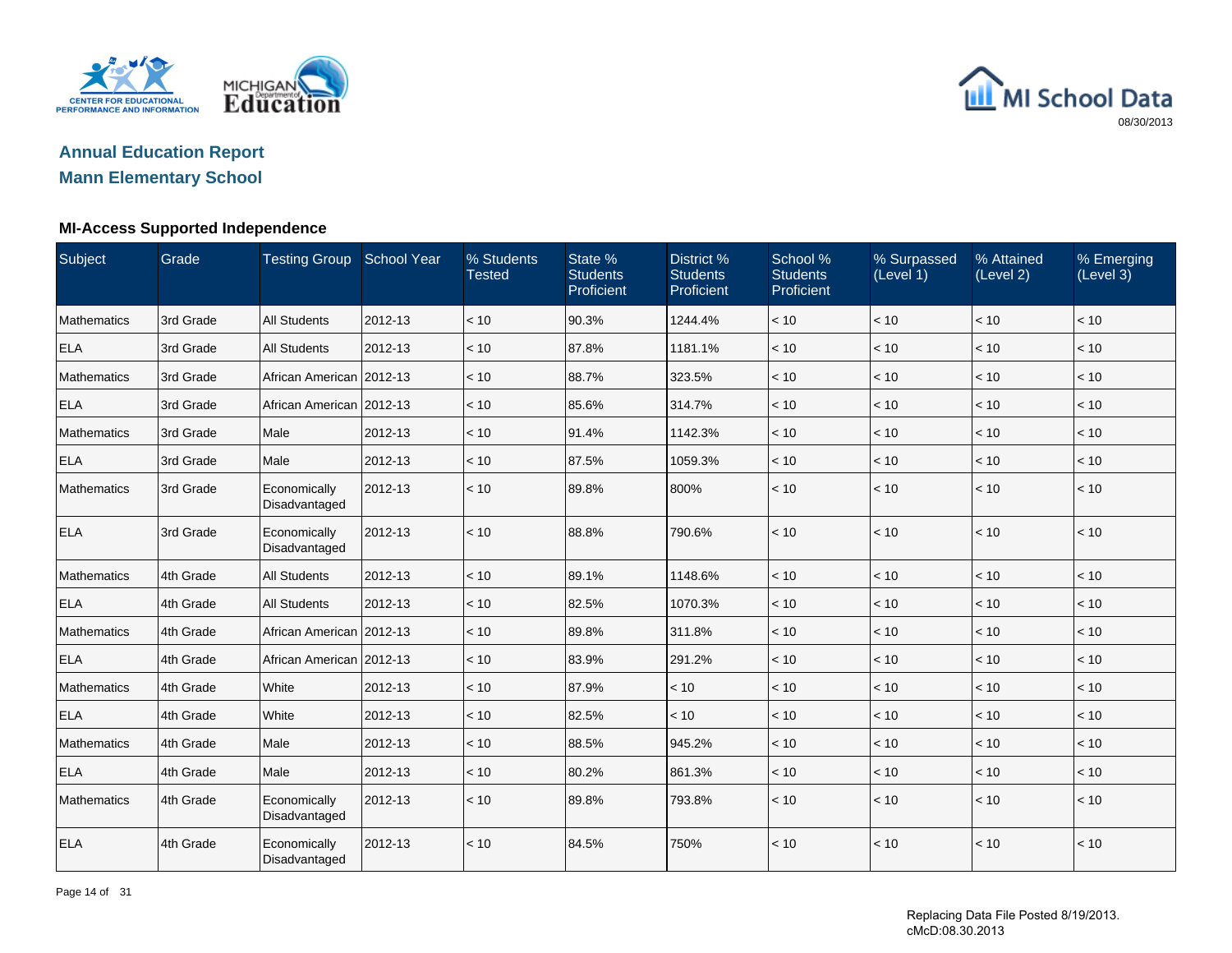



### **MI-Access Supported Independence**

| Subject     | Grade      | Testing Group School Year       |               | % Students<br><b>Tested</b> | State %<br><b>Students</b><br><b>Proficient</b> | District %<br><b>Students</b><br>Proficient | School %<br><b>Students</b><br><b>Proficient</b> | % Surpassed<br>(Level 1) | % Attained<br>(Level 2) | % Emerging<br>(Level 3) |
|-------------|------------|---------------------------------|---------------|-----------------------------|-------------------------------------------------|---------------------------------------------|--------------------------------------------------|--------------------------|-------------------------|-------------------------|
| Mathematics | 14th Grade | English<br>Language<br>Learners | $ 2012 - 13 $ | $ $ < 10                    | 96.6%                                           | $ $ < 10                                    | < 10                                             | < 10                     | < 10                    | < 10                    |
| <b>ELA</b>  | l4th Grade | English<br>Language<br>Learners | 2012-13       | $\mathsf{I}$ < 10           | 82.1%                                           | $ $ < 10                                    | < 10                                             | < 10                     | < 10                    | < 10                    |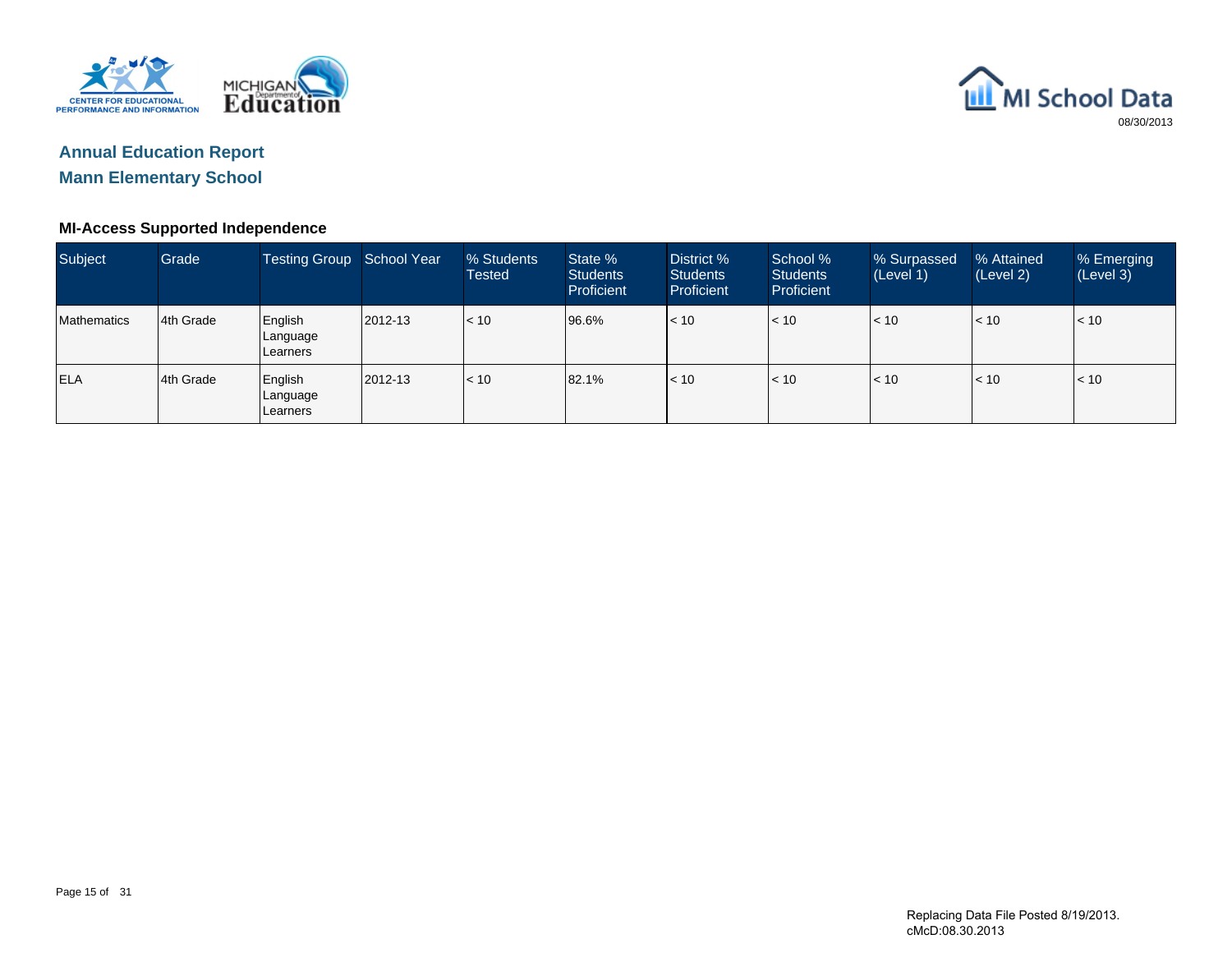

### **Annual Education ReportMann Elementary School**

#### **MI-Access Participation**

| Subject            | Grade     | <b>Testing Group School Year</b> |         | % Students<br><b>Tested</b> | State %<br><b>Students</b><br>Proficient | District %<br><b>Students</b><br>Proficient | School %<br><b>Students</b><br>Proficient | % Surpassed<br>(Level 1) | % Attained<br>(Level 2) | % Emerging<br>(Level 3) |
|--------------------|-----------|----------------------------------|---------|-----------------------------|------------------------------------------|---------------------------------------------|-------------------------------------------|--------------------------|-------------------------|-------------------------|
| <b>Mathematics</b> | 3rd Grade | <b>All Students</b>              | 2012-13 | < 10                        | 77.8%                                    | 752.5%                                      | < 10                                      | < 10                     | < 10                    | < 10                    |
| <b>ELA</b>         | 3rd Grade | <b>All Students</b>              | 2012-13 | < 10                        | 68.5%                                    | 662.5%                                      | < 10                                      | < 10                     | < 10                    | < 10                    |
| <b>Mathematics</b> | 3rd Grade | African American 2012-13         |         | < 10                        | 77.5%                                    | 219.4%                                      | < 10                                      | $<10$                    | < 10                    | < 10                    |
| <b>ELA</b>         | 3rd Grade | African American 2012-13         |         | < 10                        | 68.6%                                    | 194.4%                                      | < 10                                      | < 10                     | < 10                    | < 10                    |
| <b>Mathematics</b> | 3rd Grade | Male                             | 2012-13 | < 10                        | 75.6%                                    | 675%                                        | < 10                                      | < 10                     | < 10                    | < 10                    |
| <b>ELA</b>         | 3rd Grade | Male                             | 2012-13 | < 10                        | 66.8%                                    | 596.4%                                      | < 10                                      | < 10                     | < 10                    | < 10                    |
| <b>Mathematics</b> | 3rd Grade | Economically<br>Disadvantaged    | 2012-13 | < 10                        | 78.1%                                    | 583.3%                                      | < 10                                      | < 10                     | < 10                    | < 10                    |
| <b>ELA</b>         | 3rd Grade | Economically<br>Disadvantaged    | 2012-13 | < 10                        | 67.4%                                    | 503.3%                                      | < 10                                      | < 10                     | < 10                    | < 10                    |
| <b>Mathematics</b> | 4th Grade | <b>All Students</b>              | 2012-13 | < 10                        | 69%                                      | 508.9%                                      | < 10                                      | < 10                     | < 10                    | < 10                    |
| <b>ELA</b>         | 4th Grade | <b>All Students</b>              | 2012-13 | < 10                        | 62.6%                                    | 462.5%                                      | < 10                                      | < 10                     | < 10                    | < 10                    |
| <b>Mathematics</b> | 4th Grade | African American 2012-13         |         | < 10                        | 71.6%                                    | 158.7%                                      | < 10                                      | < 10                     | < 10                    | < 10                    |
| <b>ELA</b>         | 4th Grade | African American 2012-13         |         | < 10                        | 62.9%                                    | 143.5%                                      | < 10                                      | < 10                     | < 10                    | < 10                    |
| <b>Mathematics</b> | 4th Grade | Female                           | 2012-13 | $~<$ 10                     | 61%                                      | < 10                                        | < 10                                      | < 10                     | < 10                    | < 10                    |
| <b>ELA</b>         | 4th Grade | Female                           | 2012-13 | < 10                        | 58.9%                                    | < 10                                        | < 10                                      | < 10                     | < 10                    | < 10                    |
| <b>Mathematics</b> | 4th Grade | Male                             | 2012-13 | < 10                        | 73.4%                                    | 466.7%                                      | < 10                                      | < 10                     | < 10                    | < 10                    |
| <b>ELA</b>         | 4th Grade | Male                             | 2012-13 | < 10                        | 64.6%                                    | 411.9%                                      | < 10                                      | < 10                     | < 10                    | < 10                    |
| <b>Mathematics</b> | 4th Grade | Economically<br>Disadvantaged    | 2012-13 | < 10                        | 71.6%                                    | 377.5%                                      | < 10                                      | < 10                     | < 10                    | < 10                    |
| <b>ELA</b>         | 4th Grade | Economically<br>Disadvantaged    | 2012-13 | < 10                        | 62.1%                                    | 327.5%                                      | < 10                                      | < 10                     | < 10                    | < 10                    |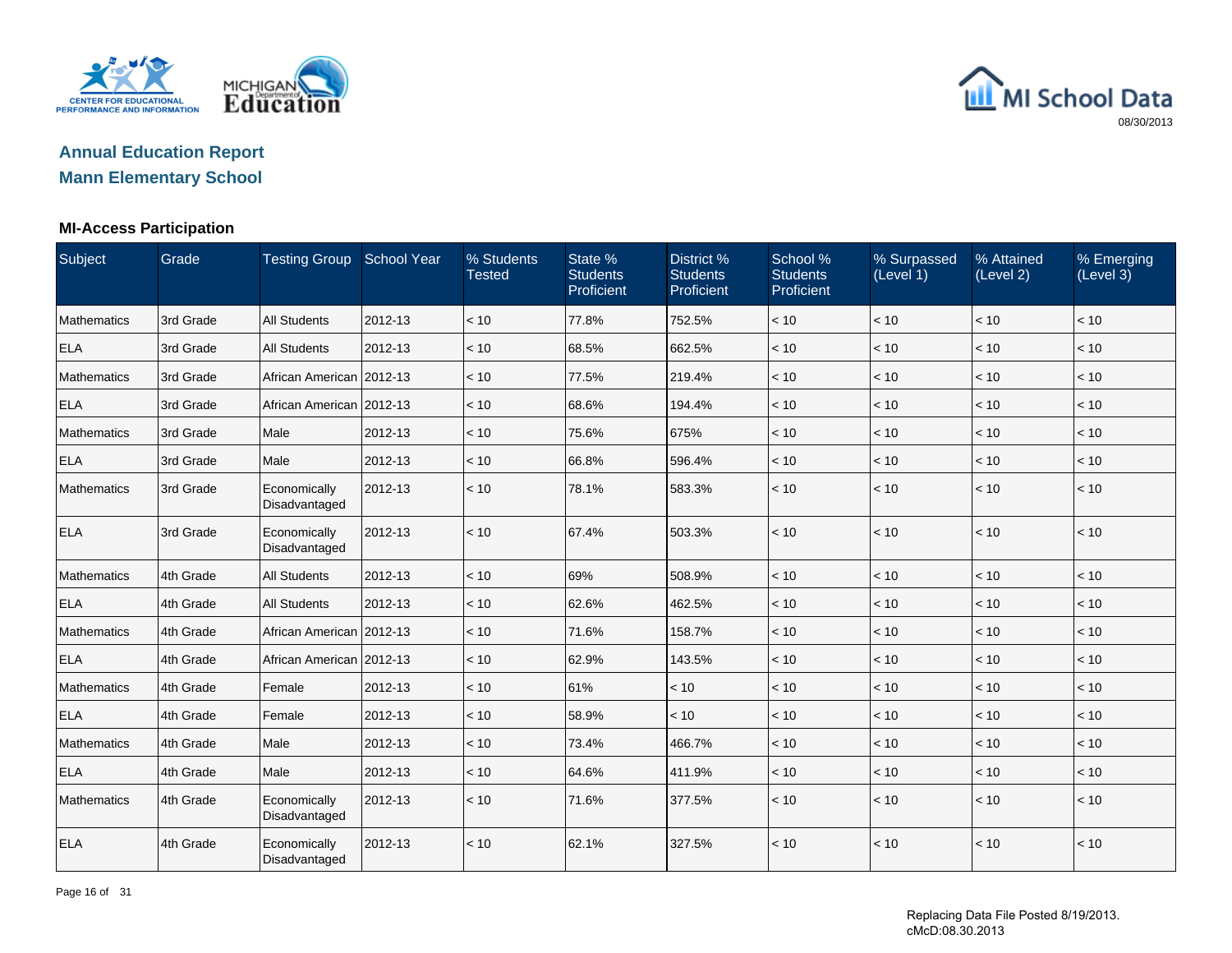





| <b>Testing Group</b>                         | Location        | Subject            | % Tested Total(Goal<br>95%) | % Proficient for<br>Accountability* |
|----------------------------------------------|-----------------|--------------------|-----------------------------|-------------------------------------|
| <b>All Students</b>                          | Statewide       | <b>Mathematics</b> | 98.7%                       | 58.2%                               |
| Bottom 30%                                   | Statewide       | <b>Mathematics</b> |                             | 11.2%                               |
| African American                             | Statewide       | Mathematics        | 96.9%                       | 32.7%                               |
| American Indian                              | Statewide       | <b>Mathematics</b> | 98.5%                       | 48.4%                               |
| Asian                                        | Statewide       | Mathematics        | 99.4%                       | 81.5%                               |
| Hispanic of Any Race                         | Statewide       | <b>Mathematics</b> | 98.6%                       | 45.9%                               |
| Native Hawaiian or Other<br>Pacific Islander | Statewide       | <b>Mathematics</b> | 97.4%                       | 64.9%                               |
| Two or More Races                            | Statewide       | <b>Mathematics</b> | 99.2%                       | 55.9%                               |
| White                                        | Statewide       | <b>Mathematics</b> | 99.2%                       | 64.4%                               |
| Economically Disadvantaged                   | Statewide       | <b>Mathematics</b> | 98.2%                       | 43.7%                               |
| English Language Learners                    | Statewide       | <b>Mathematics</b> | 98.9%                       | 36.9%                               |
| <b>Students With Disabilities</b>            | Statewide       | <b>Mathematics</b> | 97.8%                       | 32.5%                               |
| <b>All Students</b>                          | <b>District</b> | <b>Mathematics</b> | 96.3%                       | 37.1%                               |
| Bottom 30%                                   | <b>District</b> | <b>Mathematics</b> |                             | 7.1%                                |
| African American                             | <b>District</b> | <b>Mathematics</b> | 96.2%                       | 35.5%                               |
| American Indian                              | <b>District</b> | <b>Mathematics</b> | 93.9%                       | 31.4%                               |
| Asian                                        | <b>District</b> | <b>Mathematics</b> | 98.8%                       | 62.5%                               |
| Hispanic of Any Race                         | <b>District</b> | <b>Mathematics</b> | 96.9%                       | 44.5%                               |
| Native Hawaiian or Other<br>Pacific Islander | <b>District</b> | <b>Mathematics</b> | 100%                        | 0%                                  |
| Two or More Races                            | District        | Mathematics        | 94.1%                       | 29.5%                               |
| White                                        | <b>District</b> | <b>Mathematics</b> | 96.2%                       | 39.8%                               |
| Economically Disadvantaged   District        |                 | Mathematics        | 96.5%                       | 35.5%                               |
| English Language Learners                    | <b>District</b> | Mathematics        | 97.6%                       | 46.2%                               |
| <b>Students With Disabilities</b>            | <b>District</b> | Mathematics        | 92.2%                       | 28.3%                               |
| <b>All Students</b>                          | School          | <b>Mathematics</b> | 99.5%                       | 42.9%                               |
| Bottom 30%                                   | School          | Mathematics        |                             | 3.6%                                |
| African American                             | School          | <b>Mathematics</b> | 99.5%                       | 42.8%                               |
| White                                        | School          | <b>Mathematics</b> | 100%                        | 50%                                 |
| Economically Disadvantaged School            |                 | <b>Mathematics</b> | 100%                        | 42.5%                               |
| English Language Learners                    | School          | Mathematics        | 100%                        |                                     |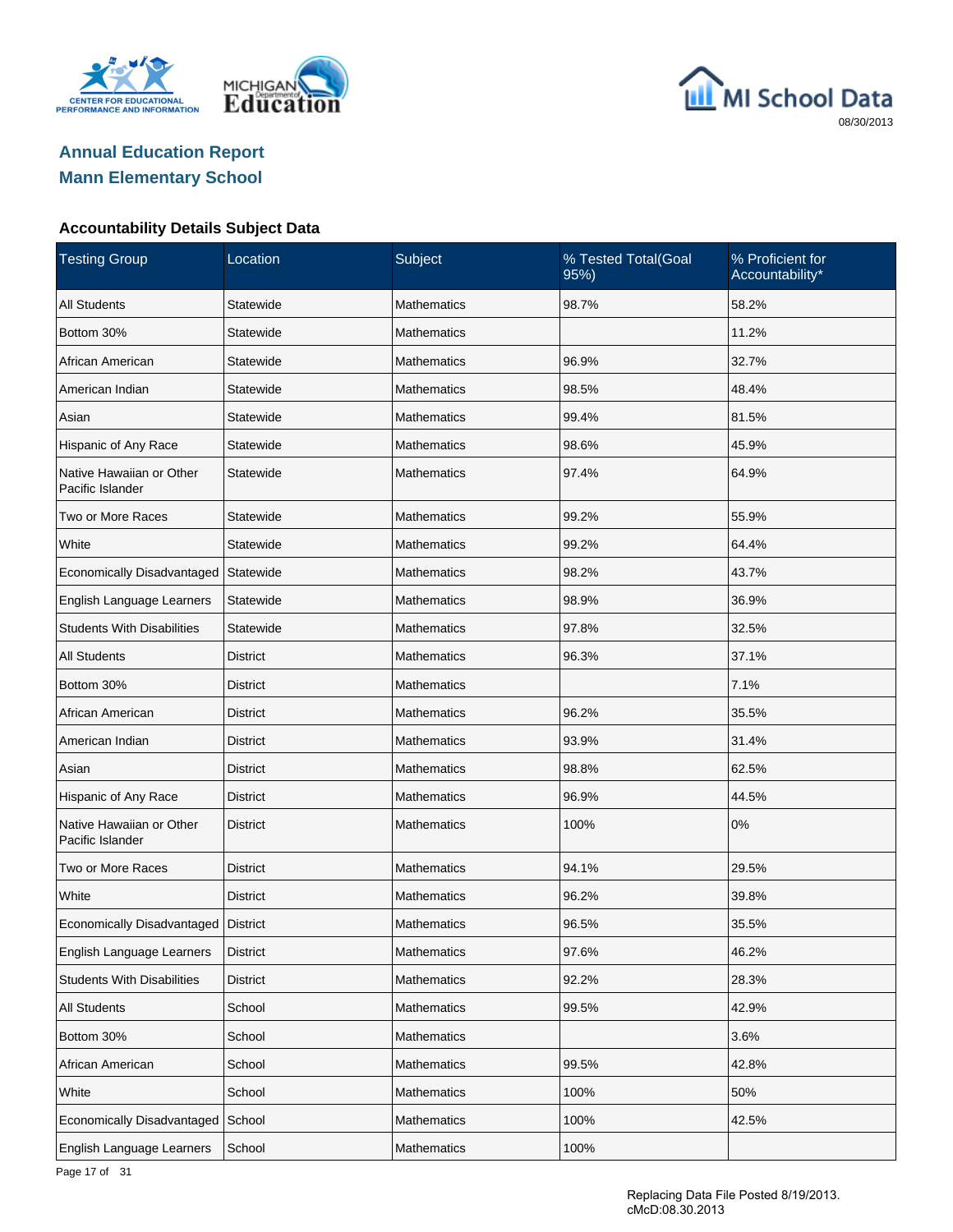





| <b>Testing Group</b>                         | Location        | Subject     | % Tested Total(Goal<br>95%) | % Proficient for<br>Accountability* |  |
|----------------------------------------------|-----------------|-------------|-----------------------------|-------------------------------------|--|
| <b>Students With Disabilities</b>            | School          | Mathematics | 100%                        | 29.4%                               |  |
| <b>All Students</b>                          | Statewide       | Reading     | 99%                         | 83.1%                               |  |
| Bottom 30%                                   | Statewide       | Reading     |                             | 51.3%                               |  |
| African American                             | Statewide       | Reading     | 97.3%                       | 67.9%                               |  |
| American Indian                              | Statewide       | Reading     | 98.8%                       | 79.7%                               |  |
| Asian                                        | Statewide       | Reading     | 100.3%                      | 90.1%                               |  |
| Hispanic of Any Race                         | Statewide       | Reading     | 99.2%                       | 77%                                 |  |
| Native Hawaiian or Other<br>Pacific Islander | Statewide       | Reading     | 97.4%                       | 85.7%                               |  |
| Two or More Races                            | Statewide       | Reading     | 99.4%                       | 83.6%                               |  |
| White                                        | Statewide       | Reading     | 99.4%                       | 86.9%                               |  |
| Economically Disadvantaged                   | Statewide       | Reading     | 98.6%                       | 74.8%                               |  |
| English Language Learners                    | Statewide       | Reading     | 100.5%                      | 62.4%                               |  |
| <b>Students With Disabilities</b>            | Statewide       | Reading     | 98.1%                       | 51.8%                               |  |
| <b>All Students</b>                          | <b>District</b> | Reading     | 96.8%                       | 67.4%                               |  |
| Bottom 30%                                   | <b>District</b> | Reading     |                             | 16.8%                               |  |
| African American                             | <b>District</b> | Reading     | 96.9%                       | 66.5%                               |  |
| American Indian                              | <b>District</b> | Reading     | 95.5%                       | 74.5%                               |  |
| Asian                                        | <b>District</b> | Reading     | 88.5%                       | 78.8%                               |  |
| Hispanic of Any Race                         | <b>District</b> | Reading     | 97.3%                       | 71.4%                               |  |
| Native Hawaiian or Other<br>Pacific Islander | <b>District</b> | Reading     | 100%                        | 100%                                |  |
| Two or More Races                            | <b>District</b> | Reading     | 94.1%                       | 68.9%                               |  |
| White                                        | <b>District</b> | Reading     | 96.2%                       | 69%                                 |  |
| Economically Disadvantaged District          |                 | Reading     | 96.9%                       | 66%                                 |  |
| English Language Learners                    | <b>District</b> | Reading     | 96.8%                       | 72%                                 |  |
| <b>Students With Disabilities</b>            | <b>District</b> | Reading     | 92.7%                       | 40.9%                               |  |
| All Students                                 | School          | Reading     | 99.5%                       | 63.6%                               |  |
| Bottom 30%                                   | School          | Reading     |                             | 14.6%                               |  |
| African American                             | School          | Reading     | 99.5%                       | 63.7%                               |  |
| White                                        | School          | Reading     | 100%                        | 50%                                 |  |
| Economically Disadvantaged School            |                 | Reading     | 100%                        | 63%                                 |  |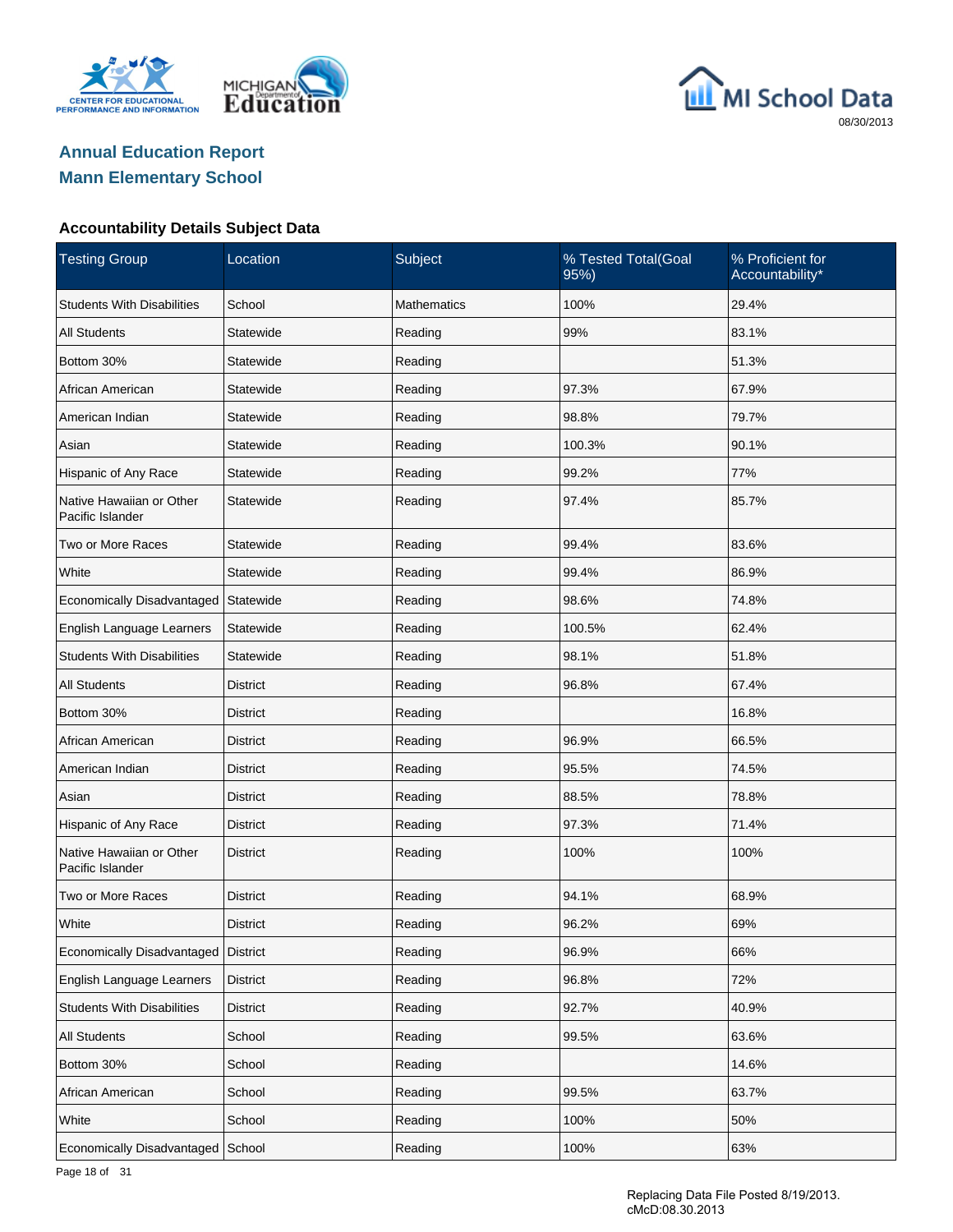





| <b>Testing Group</b>                         | Location        | Subject | % Tested Total(Goal<br>95%) | % Proficient for<br>Accountability* |
|----------------------------------------------|-----------------|---------|-----------------------------|-------------------------------------|
| English Language Learners                    | School          | Reading | 100%                        |                                     |
| <b>Students With Disabilities</b>            | School          | Reading | 100%                        | 38.9%                               |
| <b>All Students</b>                          | Statewide       | Science | 97.9%                       | 38.6%                               |
| Bottom 30%                                   | Statewide       | Science |                             | 1%                                  |
| African American                             | Statewide       | Science | 94.8%                       | 12.8%                               |
| American Indian                              | Statewide       | Science | 97.5%                       | 29.4%                               |
| Asian                                        | Statewide       | Science | 99.1%                       | 57.4%                               |
| Hispanic of Any Race                         | Statewide       | Science | 97.9%                       | 22.9%                               |
| Native Hawaiian or Other<br>Pacific Islander | Statewide       | Science | 93.7%                       | 49.2%                               |
| Two or More Races                            | Statewide       | Science | 98.7%                       | 35.7%                               |
| White                                        | Statewide       | Science | 98.7%                       | 45%                                 |
| Economically Disadvantaged                   | Statewide       | Science | 97%                         | 22.9%                               |
| English Language Learners                    | Statewide       | Science | 98%                         | 7.6%                                |
| <b>Students With Disabilities</b>            | Statewide       | Science | 96.5%                       | 15.1%                               |
| <b>All Students</b>                          | District        | Science | 94.1%                       | 11.7%                               |
| Bottom 30%                                   | <b>District</b> | Science |                             | 0.6%                                |
| African American                             | District        | Science | 94.2%                       | 11.3%                               |
| American Indian                              | <b>District</b> | Science | 95.2%                       | 14.3%                               |
| Asian                                        | District        | Science | 98%                         | 33.6%                               |
| Hispanic of Any Race                         | District        | Science | 92.8%                       | 11.8%                               |
| Native Hawaiian or Other<br>Pacific Islander | <b>District</b> | Science | 100%                        | 0%                                  |
| Two or More Races                            | <b>District</b> | Science | 100%                        | 9.1%                                |
| White                                        | <b>District</b> | Science | 94.8%                       | 13.6%                               |
| Economically Disadvantaged                   | <b>District</b> | Science | 94.3%                       | 10%                                 |
| English Language Learners                    | <b>District</b> | Science | 94.6%                       | 13.4%                               |
| <b>Students With Disabilities</b>            | <b>District</b> | Science | 86.4%                       | 9.1%                                |
| <b>All Students</b>                          | School          | Science | 98.5%                       | 2.6%                                |
| Bottom 30%                                   | School          | Science |                             | 0%                                  |
| African American                             | School          | Science | 98.4%                       | 2.8%                                |
| White                                        | School          | Science | 100%                        | 0%                                  |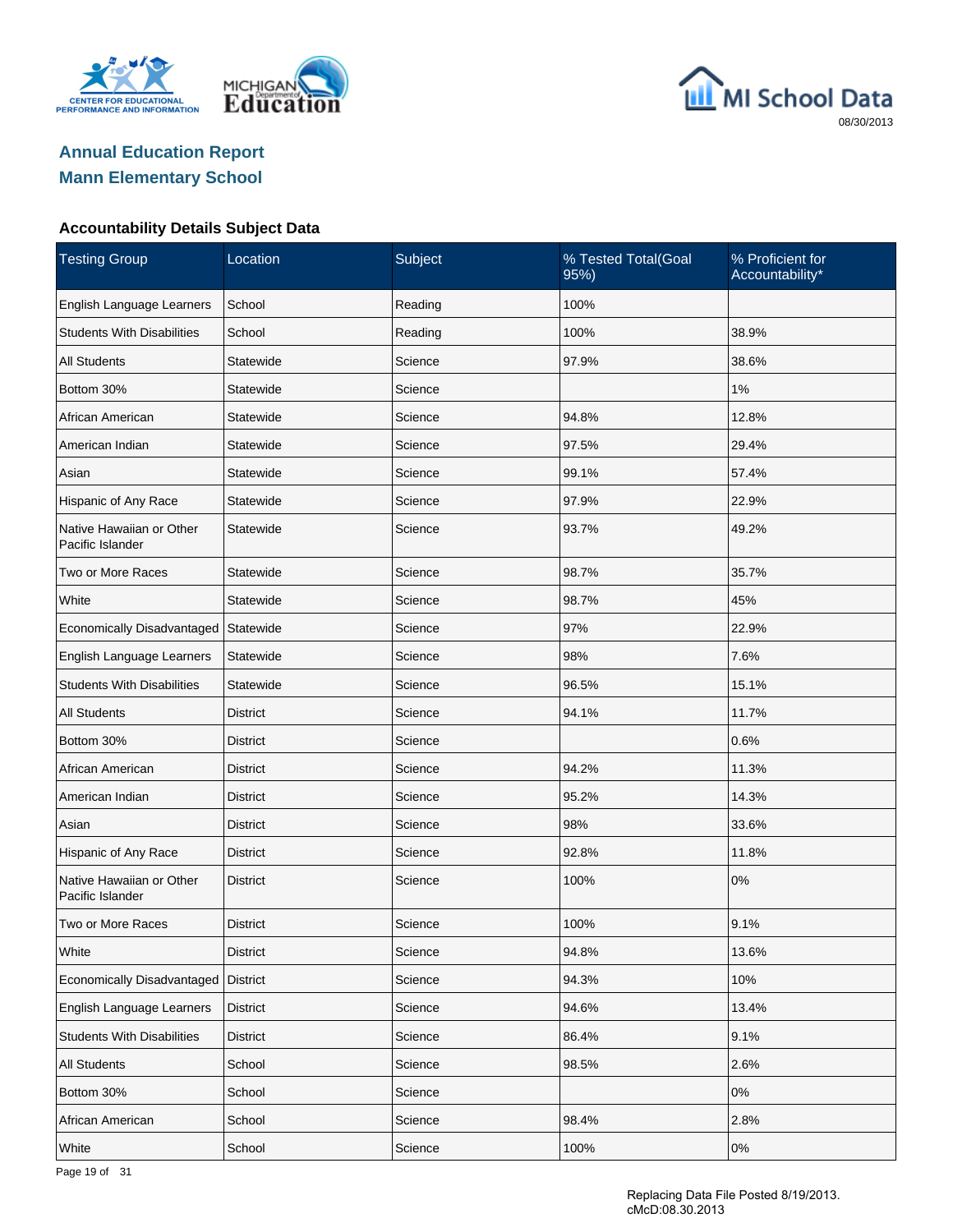





| <b>Testing Group</b>                         | Location        | Subject               | % Tested Total(Goal<br>95%) | % Proficient for<br>Accountability* |
|----------------------------------------------|-----------------|-----------------------|-----------------------------|-------------------------------------|
| Economically Disadvantaged                   | School          | Science               | 100%                        | 3%                                  |
| <b>Students With Disabilities</b>            | School          | Science               | 100%                        | 0%                                  |
| <b>All Students</b>                          | Statewide       | <b>Social Studies</b> | 96.7%                       | 57.5%                               |
| Bottom 30%                                   | Statewide       | <b>Social Studies</b> |                             | 8.8%                                |
| African American                             | Statewide       | <b>Social Studies</b> | 92.4%                       | 27.9%                               |
| American Indian                              | Statewide       | <b>Social Studies</b> | 95.9%                       | 52.3%                               |
| Asian                                        | Statewide       | <b>Social Studies</b> | 99%                         | 73.6%                               |
| Hispanic of Any Race                         | Statewide       | <b>Social Studies</b> | 96.1%                       | 43%                                 |
| Native Hawaiian or Other<br>Pacific Islander | Statewide       | <b>Social Studies</b> | 93.2%                       | 59.7%                               |
| Two or More Races                            | Statewide       | <b>Social Studies</b> | 97.6%                       | 53.5%                               |
| White                                        | Statewide       | Social Studies        | 98%                         | 64.7%                               |
| Economically Disadvantaged                   | Statewide       | <b>Social Studies</b> | 95.1%                       | 40.3%                               |
| English Language Learners                    | Statewide       | <b>Social Studies</b> | 96.4%                       | 19.6%                               |
| <b>Students With Disabilities</b>            | Statewide       | <b>Social Studies</b> | 91.9%                       | 22.3%                               |
| <b>All Students</b>                          | <b>District</b> | <b>Social Studies</b> | 88.6%                       | 22.6%                               |
| Bottom 30%                                   | <b>District</b> | <b>Social Studies</b> |                             | 0%                                  |
| African American                             | <b>District</b> | <b>Social Studies</b> | 88.5%                       | 21.4%                               |
| American Indian                              | <b>District</b> | <b>Social Studies</b> | 90.9%                       | 33.3%                               |
| Asian                                        | District        | <b>Social Studies</b> | 97.6%                       | 48.4%                               |
| Hispanic of Any Race                         | <b>District</b> | <b>Social Studies</b> | 88.7%                       | 28.8%                               |
| Native Hawaiian or Other<br>Pacific Islander | <b>District</b> | <b>Social Studies</b> | 100%                        | 0%                                  |
| Two or More Races                            | <b>District</b> | <b>Social Studies</b> | 85.7%                       | 31.6%                               |
| White                                        | <b>District</b> | <b>Social Studies</b> | 88.5%                       | 22.5%                               |
| Economically Disadvantaged                   | <b>District</b> | Social Studies        | 88.2%                       | 19.6%                               |
| English Language Learners                    | <b>District</b> | Social Studies        | 90.8%                       | 30.5%                               |
| <b>Students With Disabilities</b>            | <b>District</b> | Social Studies        | 71.2%                       | 4.4%                                |
| <b>All Students</b>                          | Statewide       | Writing               | 98.2%                       | 69.4%                               |
| Bottom 30%                                   | Statewide       | Writing               |                             | 21.9%                               |
| African American                             | Statewide       | Writing               | 95.6%                       | 48.8%                               |
| American Indian                              | Statewide       | Writing               | 97.7%                       | 61.6%                               |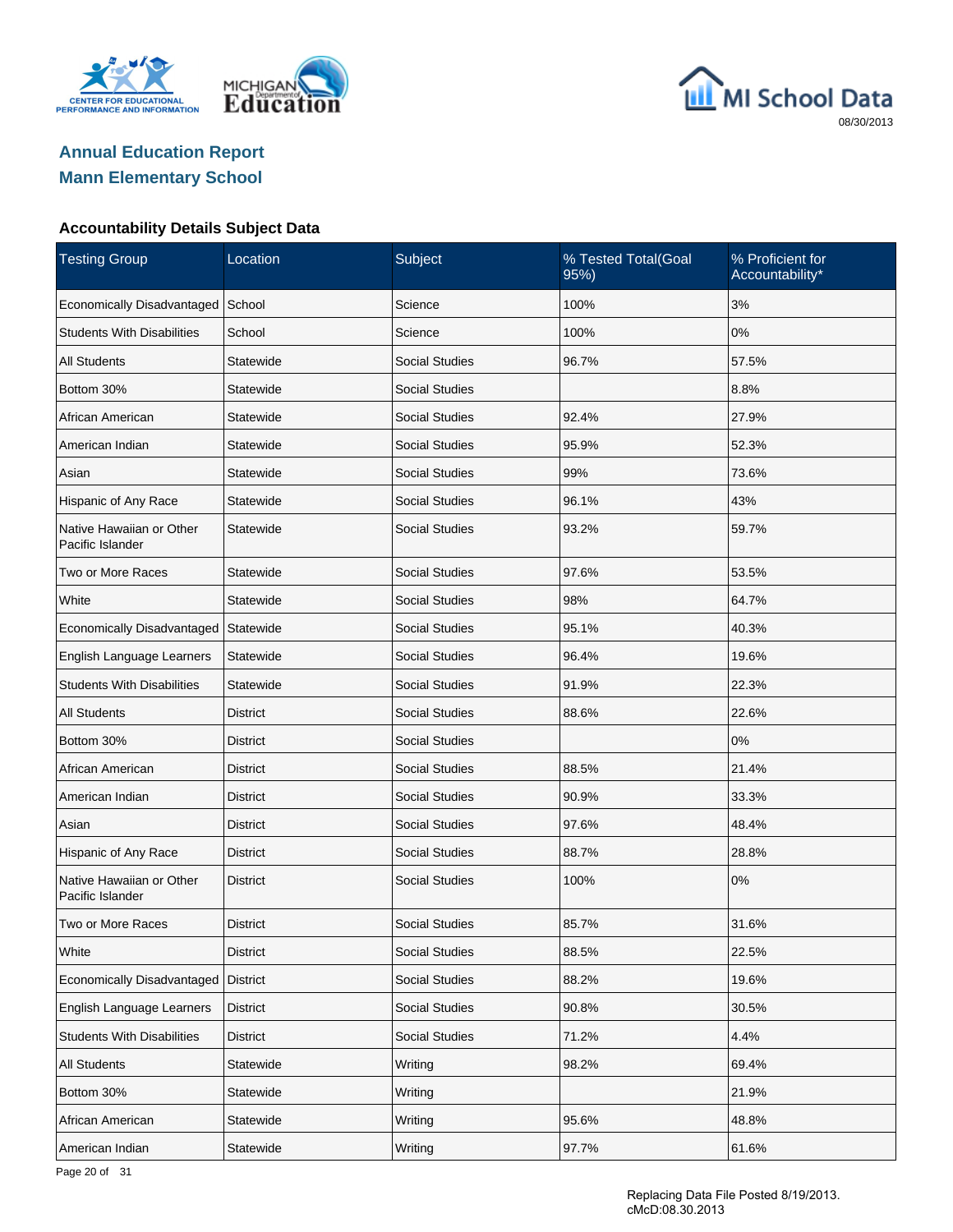





| <b>Testing Group</b>                         | Location        | Subject | % Tested Total(Goal<br>95%) | % Proficient for<br>Accountability* |
|----------------------------------------------|-----------------|---------|-----------------------------|-------------------------------------|
| Asian                                        | Statewide       | Writing | 98.9%                       | 82.9%                               |
| Hispanic of Any Race                         | Statewide       | Writing | 98%                         | 59.7%                               |
| Native Hawaiian or Other<br>Pacific Islander | Statewide       | Writing | 94.5%                       | 74.4%                               |
| Two or More Races                            | Statewide       | Writing | 98.9%                       | 68.5%                               |
| White                                        | Statewide       | Writing | 98.9%                       | 74.3%                               |
| Economically Disadvantaged                   | Statewide       | Writing | 97.3%                       | 55.7%                               |
| English Language Learners                    | Statewide       | Writing | 97.3%                       | 42.1%                               |
| <b>Students With Disabilities</b>            | Statewide       | Writing | 96.6%                       | 27.9%                               |
| <b>All Students</b>                          | <b>District</b> | Writing | 95.1%                       | 43.4%                               |
| Bottom 30%                                   | <b>District</b> | Writing |                             | 0%                                  |
| African American                             | <b>District</b> | Writing | 95.4%                       | 42.4%                               |
| American Indian                              | <b>District</b> | Writing | 97.2%                       | 59.4%                               |
| Asian                                        | <b>District</b> | Writing | 87.6%                       | 62.1%                               |
| Hispanic of Any Race                         | <b>District</b> | Writing | 93.8%                       | 49.6%                               |
| Native Hawaiian or Other<br>Pacific Islander | <b>District</b> | Writing | 100%                        | 0%                                  |
| Two or More Races                            | <b>District</b> | Writing | 100%                        | 38.5%                               |
| White                                        | <b>District</b> | Writing | 94.3%                       | 37.4%                               |
| Economically Disadvantaged                   | <b>District</b> | Writing | 95.3%                       | 40.3%                               |
| English Language Learners                    | <b>District</b> | Writing | 94.7%                       | 50.7%                               |
| <b>Students With Disabilities</b>            | <b>District</b> | Writing | 86.8%                       | 16.6%                               |
| <b>All Students</b>                          | School          | Writing | 100%                        | 25%                                 |
| Bottom 30%                                   | School          | Writing |                             | 0%                                  |
| African American                             | School          | Writing | 100%                        | 25%                                 |
| Economically Disadvantaged                   | School          | Writing | 100%                        | 23.1%                               |
| English Language Learners                    | School          | Writing | 100%                        |                                     |
| <b>Students With Disabilities</b>            | School          | Writing | 100%                        | 0%                                  |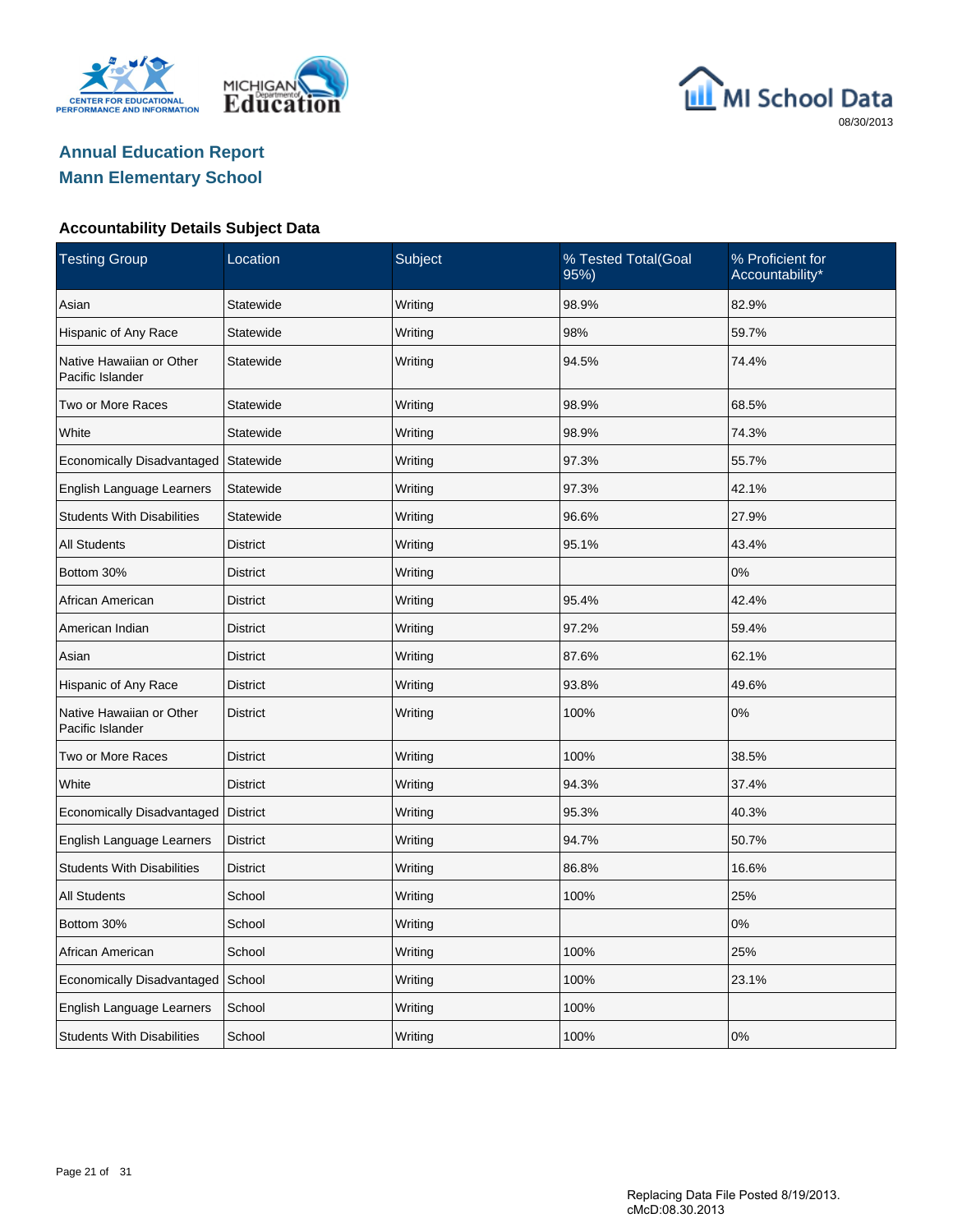





#### **Accountability Details Graduation Data**

| <b>Testing Group</b>                      | Location        | Accountability Scorecard Completion Rate<br>(High Schools only)<br>(Goal 80%) |
|-------------------------------------------|-----------------|-------------------------------------------------------------------------------|
| <b>All Students</b>                       | Statewide       | 76.2%                                                                         |
| African American                          | Statewide       | 59.9%                                                                         |
| American Indian                           | Statewide       | 66.4%                                                                         |
| Asian                                     | Statewide       | 87.4%                                                                         |
| Hispanic of Any Race                      | Statewide       | 64.3%                                                                         |
| Migrant                                   | Statewide       | 68.3%                                                                         |
| Native Hawaiian or Other Pacific Islander | Statewide       | 73.2%                                                                         |
| Two or More Races                         | Statewide       | 73.5%                                                                         |
| White                                     | Statewide       | 81.5%                                                                         |
| Female                                    | Statewide       | 80.8%                                                                         |
| Male                                      | Statewide       | 72%                                                                           |
| Economically Disadvantaged                | Statewide       | 64%                                                                           |
| English Language Learners                 | Statewide       | 63.1%                                                                         |
| <b>Students With Disabilities</b>         | Statewide       | 53.5%                                                                         |
| Homeless                                  | Statewide       | 53.8%                                                                         |
| <b>All Students</b>                       | <b>District</b> | 64.7%                                                                         |
| African American                          | <b>District</b> | 65.5%                                                                         |
| Asian                                     | <b>District</b> | 68.6%                                                                         |
| Hispanic of Any Race                      | <b>District</b> | 58.7%                                                                         |
| White                                     | <b>District</b> | 39.8%                                                                         |
| Economically Disadvantaged                | <b>District</b> | 65.1%                                                                         |
| English Language Learners                 | <b>District</b> | 68.6%                                                                         |
| <b>Students With Disabilities</b>         | <b>District</b> | 47.5%                                                                         |

\* All data based on students enrolled for a full academic year.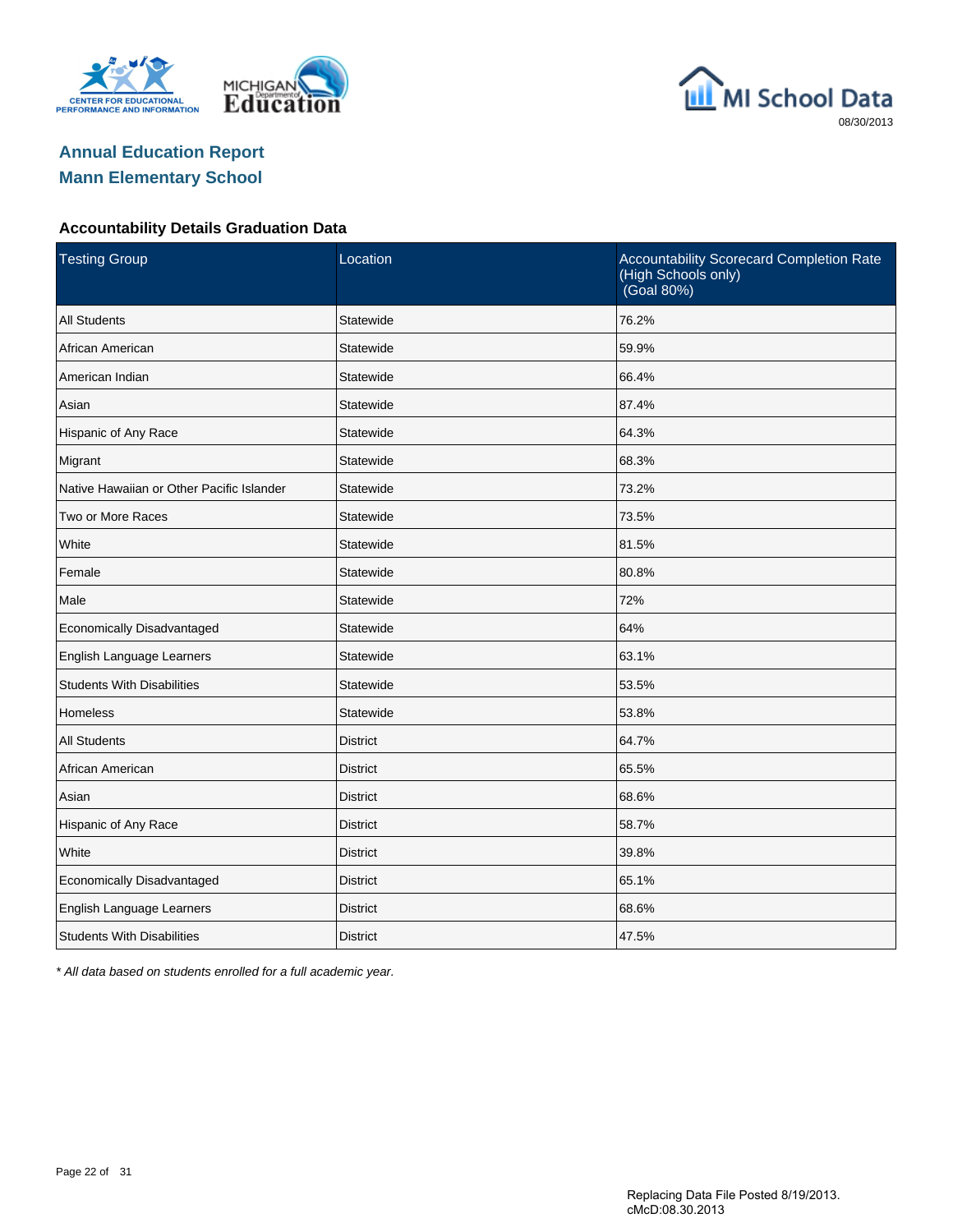



#### **Accountability Details Attendance Data**

| <b>Testing Group</b> | Location  | Attendance Rate<br>(Goal 90%) |
|----------------------|-----------|-------------------------------|
| <b>All Students</b>  | Statewide | 94%                           |
| <b>All Students</b>  | District  | 86%                           |
| <b>All Students</b>  | School    | 90%                           |

\* All data based on students enrolled for a full academic year.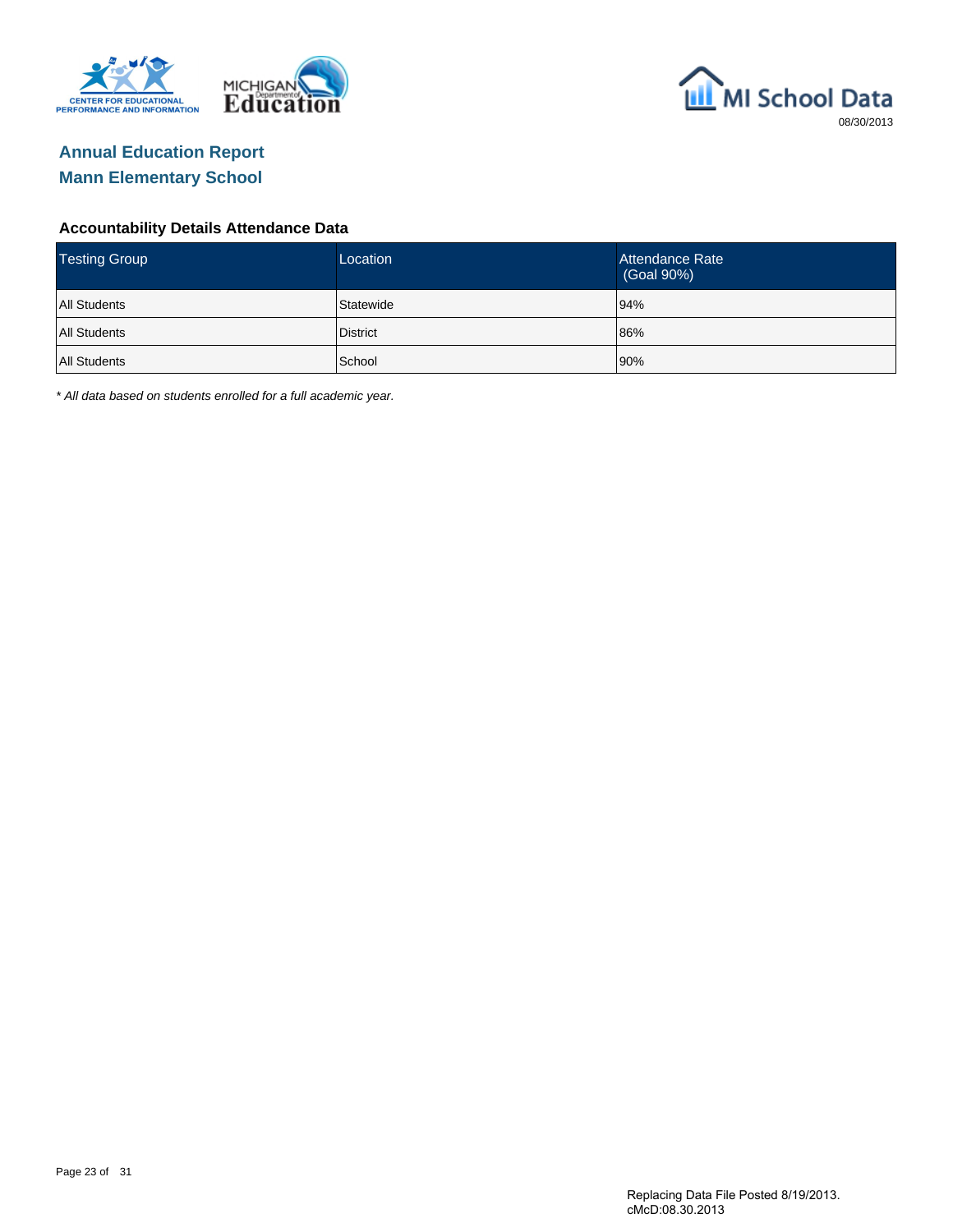



#### **Accountability Status District Data**

| <b>District</b><br><b>Name</b> | Reading<br><b>Status</b> | Reading<br>Score | Writing<br><b>Status</b> | <b>Writing</b><br>Score | Math Status Math Score |  | Science<br>Status | Science <sup>1</sup><br>Score <sup>1</sup> | Social<br><b>Studies</b><br><b>Status</b> | Social<br><b>Studies</b><br>Score | Overall<br><b>Status</b> | Overallˈ<br>Score |
|--------------------------------|--------------------------|------------------|--------------------------|-------------------------|------------------------|--|-------------------|--------------------------------------------|-------------------------------------------|-----------------------------------|--------------------------|-------------------|
|                                | No Data to Display       |                  |                          |                         |                        |  |                   |                                            |                                           |                                   |                          |                   |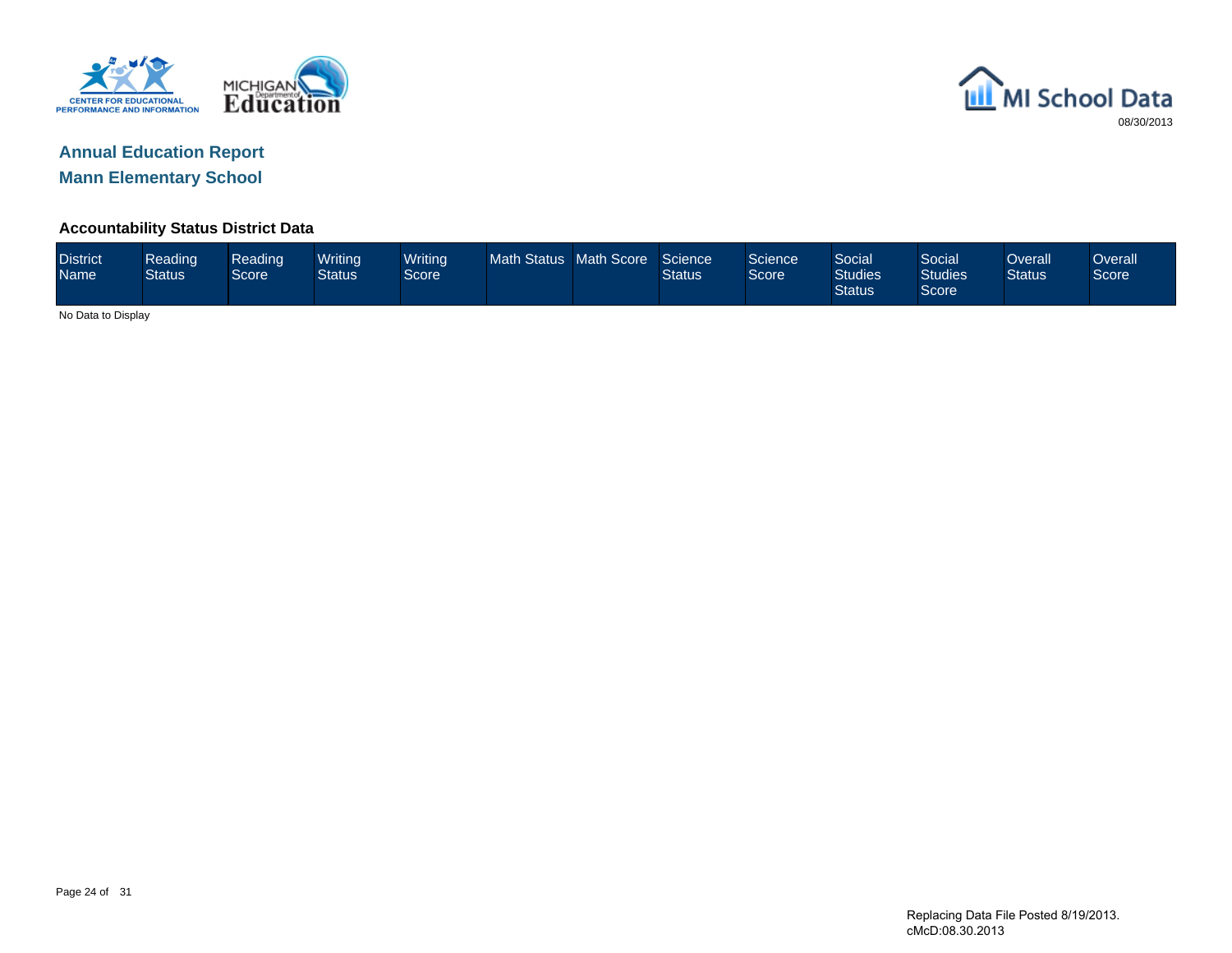



#### **Accountability Status School Data**

| <b>District</b><br><b>Name</b>            | School<br><b>Name</b>       | Title 1<br><b>Status</b> | Reading<br><b>Status</b> | Reading<br>Score | Writing<br><b>Status</b> | Writing<br>Score | <b>Math</b><br><b>Status</b> | <b>Math</b><br>Score | Science<br><b>Status</b> | Science<br>Score | Social<br><b>Studies</b><br><b>Status</b> | Social<br><b>Studies</b><br>Score | Overall<br><b>Status</b> | <b>Overall</b><br>Score |
|-------------------------------------------|-----------------------------|--------------------------|--------------------------|------------------|--------------------------|------------------|------------------------------|----------------------|--------------------------|------------------|-------------------------------------------|-----------------------------------|--------------------------|-------------------------|
| Detroit City   Mann<br>School<br>District | Elementary School<br>School | <b>Priority</b>          | Green                    | 12               | <b>I</b> Green           | 12               | <b>S</b> reen                | l2                   | Red                      | 10               | <b>S</b> reen                             |                                   | Red                      | 30                      |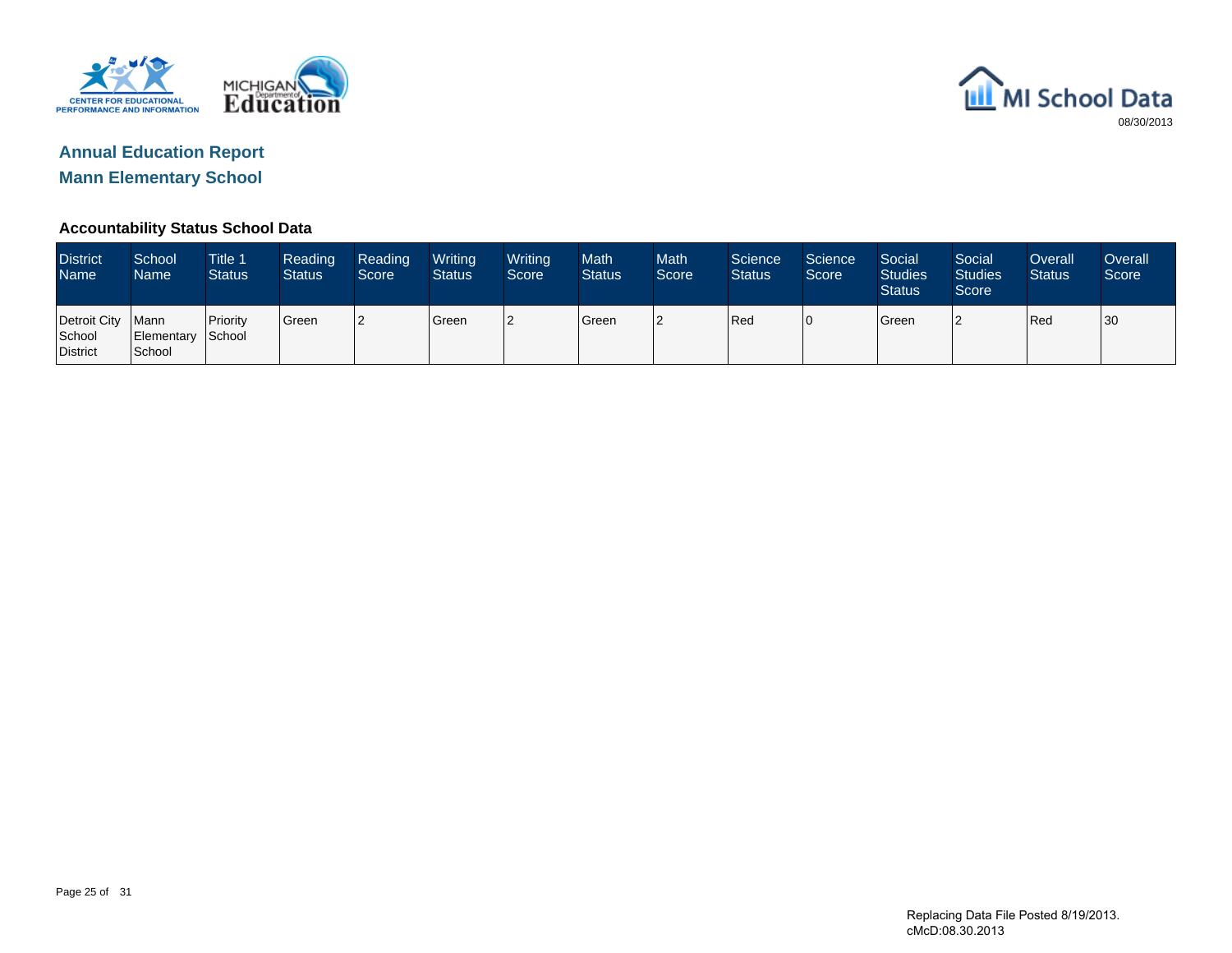



#### **Teacher Quality - Qualification**

|                                                                                                             | Other | B.A. | MA. | <b>\P.H.D.</b> |
|-------------------------------------------------------------------------------------------------------------|-------|------|-----|----------------|
| Professional Qualifications of 0<br>All Public Elementary and<br>Secondary School Teachers<br>in the School |       |      | 20  |                |

Professional Qualifications are defined by the State and may include information such as the degrees of public school teachers (e.g., percentage of teachers with Bachelors Degrees or Masters Degrees) or the percentage of fully certified teachers

#### **Teacher Quality - Class**

|                                                                                                                              | School Aggregate | <b>High-Poverty Schools</b> | Low-Poverty Schools |
|------------------------------------------------------------------------------------------------------------------------------|------------------|-----------------------------|---------------------|
| Percentage of Core Academic<br>Subject Elementary and Secondary<br>School Classes not Taught by Highly<br>Qualified Teachers | $0.0\%$          | $0.0\%$                     | $0.0\%$             |

#### **Teacher Quality - Provisional**

|                                                                                                             | <b>Certification Percent</b> |
|-------------------------------------------------------------------------------------------------------------|------------------------------|
| Percentage of Public Elementary and Secondary School Teachers in the<br>School with Emergency Certification | 10%                          |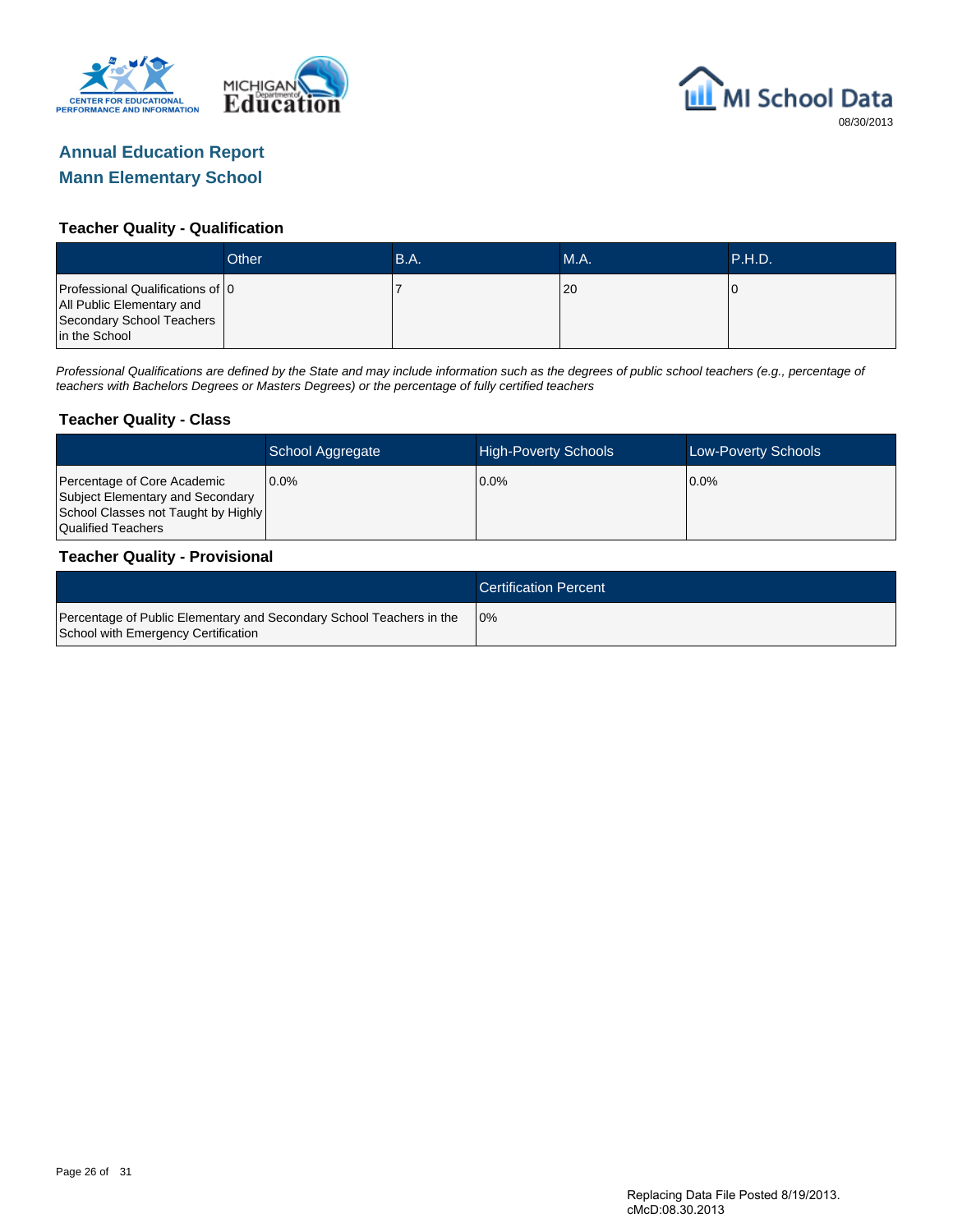





#### **NAEP Grade 4 Math**

|                                                                                                                                             | <b>Percent of Students</b>           | Percent below Basic                | <b>Percent Basic</b>                                   | <b>Percent Proficient</b>                    | <b>Percent Advanced</b>                    |
|---------------------------------------------------------------------------------------------------------------------------------------------|--------------------------------------|------------------------------------|--------------------------------------------------------|----------------------------------------------|--------------------------------------------|
| <b>All Students</b>                                                                                                                         | 100                                  | 22                                 | 43                                                     | 30                                           | 5                                          |
| Male<br>Female                                                                                                                              | 50<br>50                             | 21<br>22                           | 42<br>45                                               | 31<br>29                                     | 6<br>$\overline{4}$                        |
| National Lunch<br>Program Eligibility<br>Eligible<br>Not Eligible<br>Info not available                                                     | 43<br>56                             | 35<br>11                           | 47<br>41                                               | 17<br>41                                     | 8                                          |
| Race/Ethnicity<br>White<br><b>Black</b><br>Hispanic<br>Asian<br>American Indian<br>Native Hawaiian/Pacific<br>Islander<br>Two or More Races | 71<br>16<br>6<br>3<br>$\overline{2}$ | 14<br>53<br>31<br>$\ddagger$<br>23 | 45<br>39<br>48<br>22<br>$\ddagger$<br>$\ddagger$<br>50 | 36<br>8<br>19<br>45<br>ŧ<br>$\ddagger$<br>21 | 5<br>10<br>2<br>26<br>ŧ<br>$\ddagger$<br>6 |
| Student classified as<br>having a disability<br><b>SD</b><br>Not SD                                                                         | 13<br>87                             | 50<br>18                           | 37<br>44                                               | 13<br>32                                     | 5                                          |
| Student is an English<br>Language Learner<br><b>ELL</b><br>Not ELL                                                                          | $\overline{4}$<br>96                 | 47<br>21                           | 41<br>44                                               | 11<br>31                                     | 5                                          |

‡ Reporting Standards not met. Note: Observed differences are not necessarily statistically significant. Detail may not sum to total because of rounding. SOURCE: U.S. Department of Education. Institute for Education Sciences. National Center for Education Statistics. National Assessment Program (NAEP) 2011 Mathematics Achievement.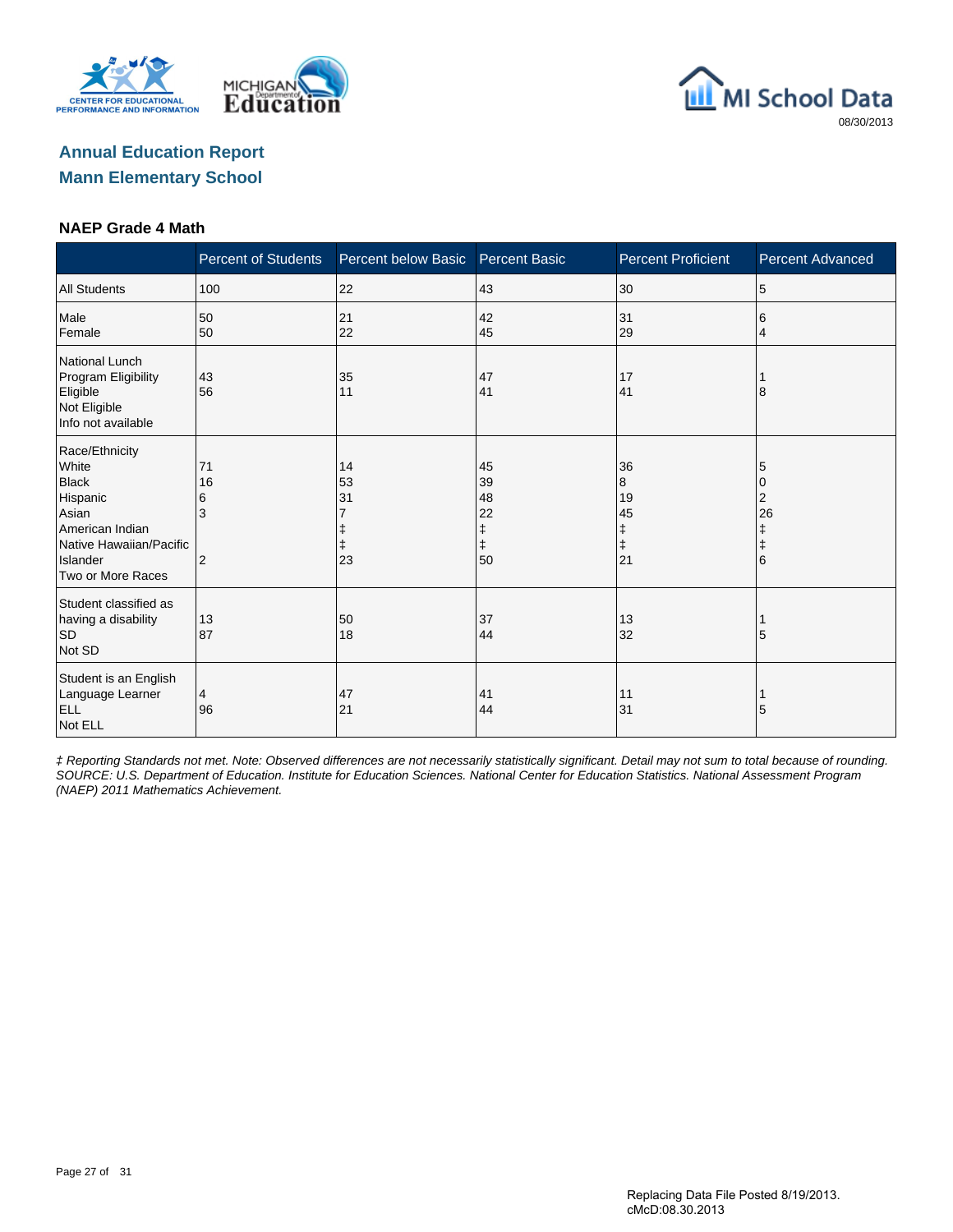





#### **NAEP Grade 8 Math**

|                                                                                                                                             | <b>Percent of Students</b>      | Percent below Basic                     | <b>Percent Basic</b>               | <b>Percent Proficient</b>                            | <b>Percent Advanced</b>     |
|---------------------------------------------------------------------------------------------------------------------------------------------|---------------------------------|-----------------------------------------|------------------------------------|------------------------------------------------------|-----------------------------|
| <b>All Students</b>                                                                                                                         | 100                             | 29                                      | 40                                 | 25                                                   | 6                           |
| Male<br>Female                                                                                                                              | 51<br>49                        | 28<br>30                                | 39<br>41                           | 26<br>24                                             | 5                           |
| National Lunch<br>Program Eligibility<br>Eligible<br>Not Eligible<br>Info not available                                                     | 42<br>58                        | 45<br>18                                | 39<br>41                           | 15<br>32                                             | 2<br>9                      |
| Race/Ethnicity<br>White<br><b>Black</b><br>Hispanic<br>Asian<br>American Indian<br>Native Hawaiian/Pacific<br>Islander<br>Two or More Races | 74<br>16<br>4<br>$\overline{2}$ | 22<br>66<br>26<br>13<br>ŧ<br>$\ddagger$ | 43<br>26<br>41<br>25<br>$\ddagger$ | 29<br>7<br>18<br>31<br>ŧ<br>$\ddagger$<br>$\ddagger$ | 6<br>0<br>5<br>32<br>ŧ<br>ŧ |
| Student classified as<br>having a disability<br><b>SD</b><br>Not SD                                                                         | 12<br>88                        | 70<br>25                                | 23<br>41                           | 5<br>27                                              | 16                          |
| Student is an English<br>Language Learner<br><b>ELL</b><br>Not ELL                                                                          | 2<br>98                         | 57<br>29                                | 27<br>40                           | 7<br>25                                              | 10<br>6                     |

‡ Reporting Standards not met. NOTE: Detail may not sum to totals because of rounding. Some apparent differences between estimates may not be statistically significant. SOURCE: U.S. Department of Education. Institute for Education Sciences. National Center for Education Statistics. National Assessment Program (NAEP) 2011 Mathematics Achievement.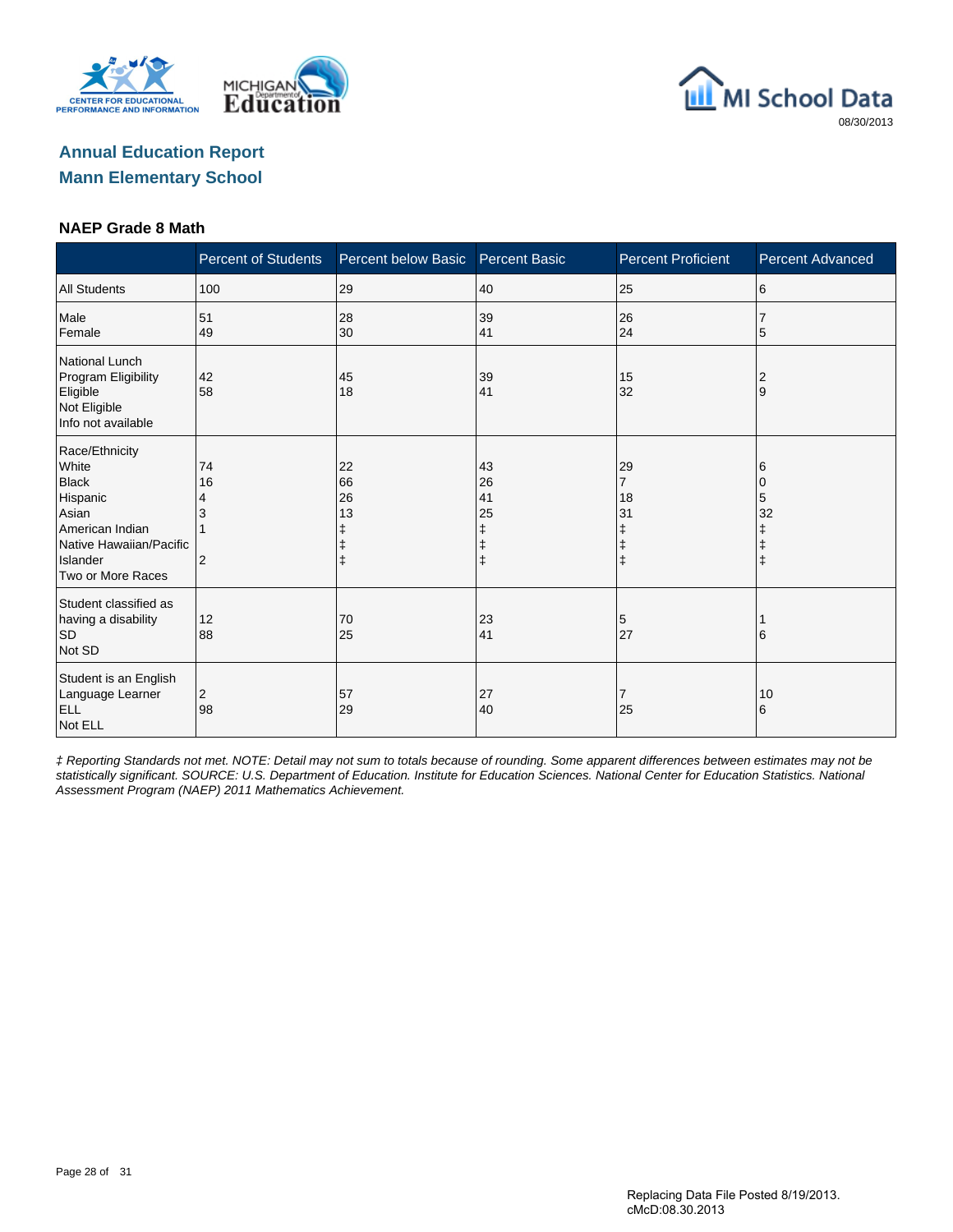





#### **NAEP Grade 4 Reading**

|                                                                                                                                             | <b>Percent of Students</b>          | Percent below Basic        | <b>Percent Basic</b>                                   | <b>Percent Proficient</b>                                 | <b>Percent Advanced</b> |
|---------------------------------------------------------------------------------------------------------------------------------------------|-------------------------------------|----------------------------|--------------------------------------------------------|-----------------------------------------------------------|-------------------------|
| <b>All Students</b>                                                                                                                         | 100                                 | 34                         | 34                                                     | 25                                                        | 6                       |
| Male<br>Female                                                                                                                              | 50<br>50                            | 38<br>31                   | 33<br>36                                               | 24<br>26                                                  | 6                       |
| <b>National Lunch</b><br>Program Eligibility<br>Eligible<br>Not Eligible<br>Info not available                                              | 45<br>55                            | 51<br>21                   | 32<br>36                                               | 15<br>33                                                  | 2<br>10                 |
| Race/Ethnicity<br>White<br><b>Black</b><br>Hispanic<br>Asian<br>American Indian<br>Native Hawaiian/Pacific<br>Islander<br>Two or More Races | 70<br>17<br>6<br>3<br>$\Omega$<br>2 | 26<br>67<br>51<br>19<br>36 | 37<br>24<br>29<br>33<br>$\ddagger$<br>$\ddagger$<br>31 | 30<br>$\overline{7}$<br>17<br>33<br>ŧ<br>$\ddagger$<br>19 | З<br>15<br>Ŧ<br>ŧ<br>14 |
| Student classified as<br>having a disability<br>SD<br>Not SD                                                                                | 13<br>87                            | 73<br>30                   | 17<br>36                                               | 8<br>27                                                   | 2                       |
| Student is an English<br>Language Learner<br><b>ELL</b><br>Not ELL                                                                          | 3<br>97                             | 67<br>33                   | 26<br>35                                               | 7<br>25                                                   |                         |

# Rounds to zero

‡ Reporting Standards not met. NOTE: Detail may not sum to totals because of rounding. Some apparent differences between estimates may not be statistically significant. SOURCE: U.S. Department of Education, Institute of Education Sciences, National Center for Education Statistics, National Assessment of Educational Progress (NAEP), 2011 Reading Assessment.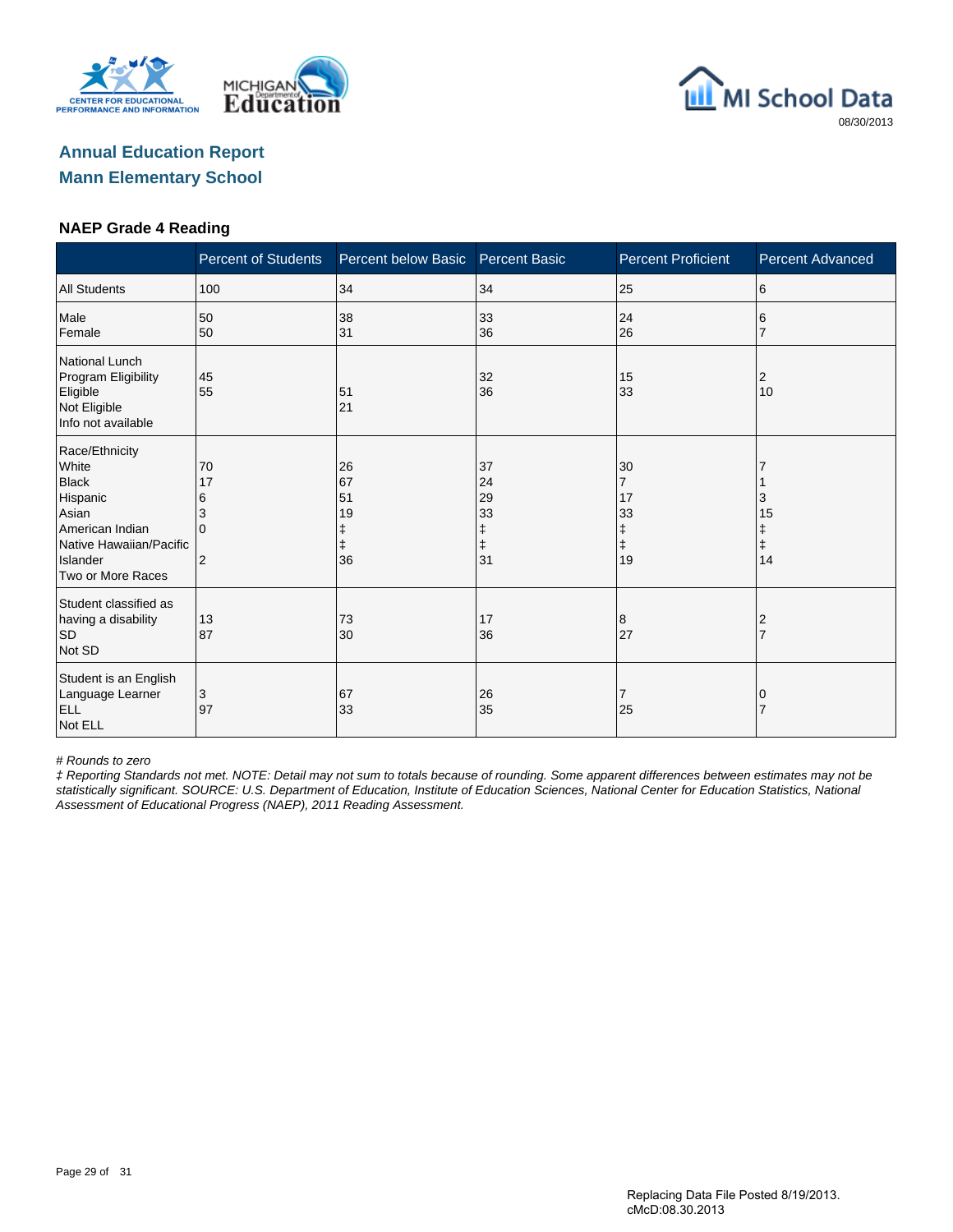





#### **NAEP Grade 8 Reading**

|                                                                                                                                             | <b>Percent of Students</b> | Percent below Basic                                   | <b>Percent Basic</b>      | <b>Percent Proficient</b>                             | <b>Percent Advanced</b> |
|---------------------------------------------------------------------------------------------------------------------------------------------|----------------------------|-------------------------------------------------------|---------------------------|-------------------------------------------------------|-------------------------|
| <b>All Students</b>                                                                                                                         | 100                        | 23                                                    | 45                        | 29                                                    | 3                       |
| Male<br>Female                                                                                                                              | 50<br>50                   | 28<br>18                                              | 47<br>43                  | 24<br>35                                              | 2<br>$\overline{4}$     |
| National Lunch<br>Program Eligibility<br>Eligible<br>Not Eligible<br>Info not available                                                     | 42<br>58                   | 35<br>14                                              | 46<br>44                  | 18<br>37                                              | 0<br>4                  |
| Race/Ethnicity<br>White<br><b>Black</b><br>Hispanic<br>Asian<br>American Indian<br>Native Hawaiian/Pacific<br>Islander<br>Two or More Races | 74<br>16<br>4<br>3         | 18<br>46<br>25<br>19<br>ŧ<br>$\ddagger$<br>$\ddagger$ | 46<br>43<br>50<br>27<br>ŧ | 33<br>10<br>25<br>39<br>ŧ<br>$\ddagger$<br>$\ddagger$ | 3<br>14                 |
| Student classified as<br>having a disability<br><b>SD</b><br>Not SD                                                                         | 12<br>88                   | 67<br>19                                              | 27<br>46                  | 6<br>31                                               | ΙO<br>3                 |
| Student is an English<br>Language Learner<br><b>ELL</b><br>Not ELL                                                                          | 2<br>98                    | 52<br>22                                              | 40<br>45                  | 8<br>30                                               | 0<br>3                  |

# Rounds to zero

‡ Reporting Standards not met. NOTE: Detail may not sum to totals because of rounding. Some apparent differences between estimates may not be statistically significant. SOURCE: U.S. Department of Education, Institute of Education Sciences, National Center for Education Statistics, National Assessment of Educational Progress (NAEP), 2011 Reading Assessment.